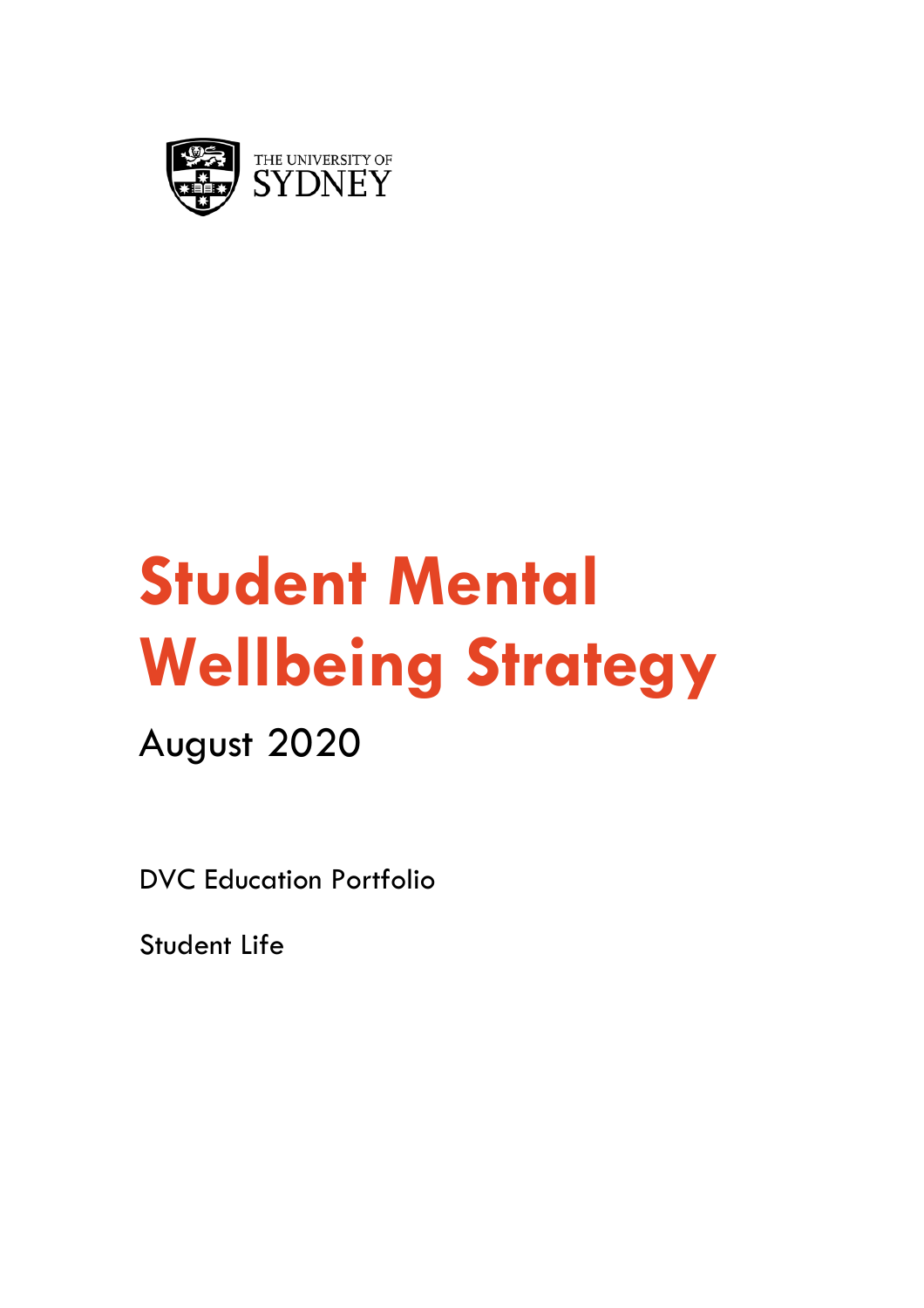# **Student Mental Wellbeing Strategy**

| 1.                                                                              |
|---------------------------------------------------------------------------------|
| 2.                                                                              |
| 3.<br>Mental wellbeing practices promoted throughout the student experience 11  |
| Proactive approach to student needs and integrated delivery of care  12<br>4.   |
| 5.                                                                              |
| 6.                                                                              |
|                                                                                 |
|                                                                                 |
|                                                                                 |
|                                                                                 |
| Appendix 1 Case study - supporting student mental wellbeing during COVID-19  23 |
|                                                                                 |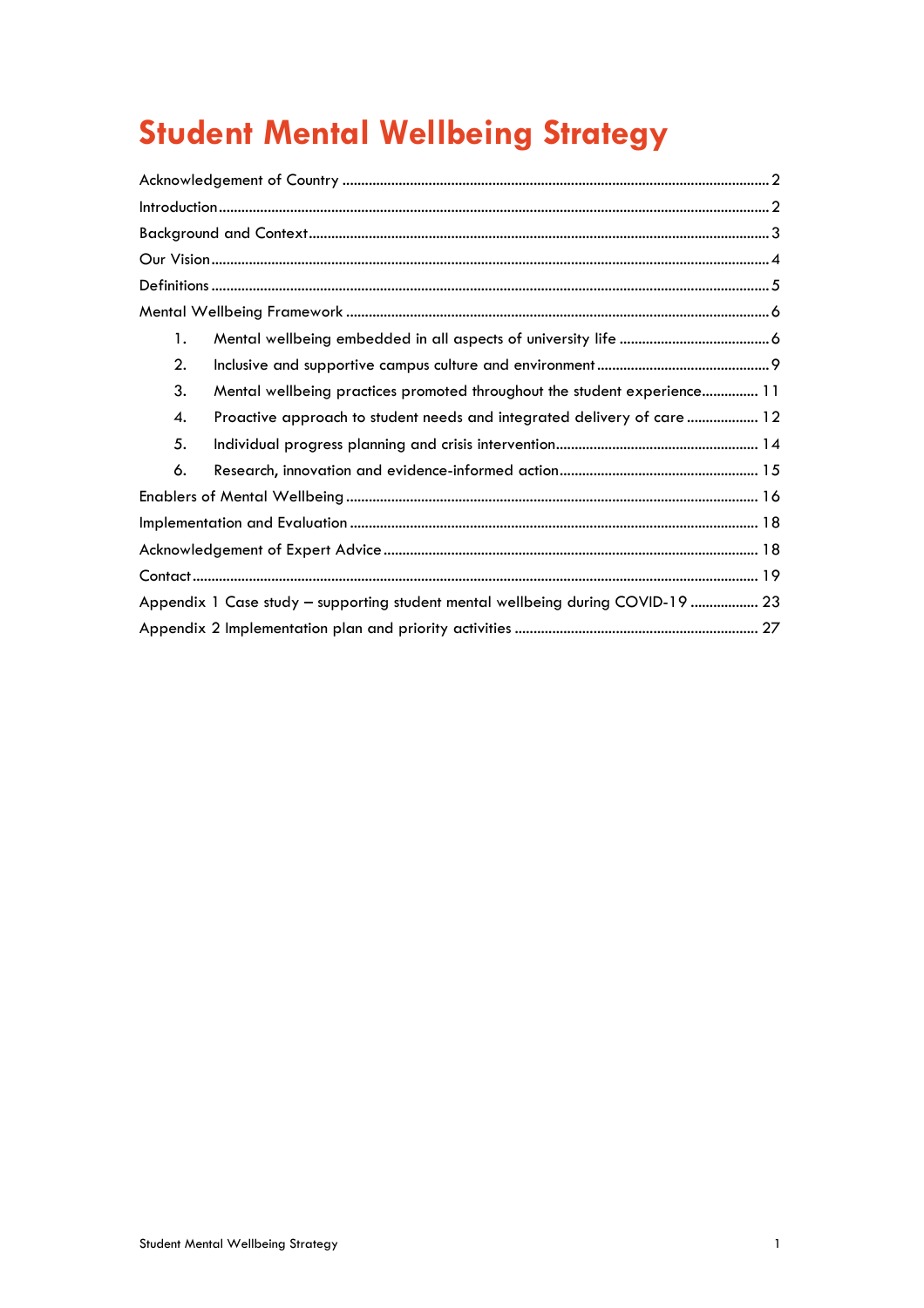# **Acknowledgement of Country**

We acknowledge and pay respect to the traditional owners of the land upon which the University of Sydney is built, the Gadigal people of the Eora nation.

As we share our own knowledge, teaching, learning, and research practices within this University may we also pay respect to the knowledge embedded forever within the Aboriginal Custodianship of country.

### **Introduction**

Mental wellbeing refers to a state of fulfilling one's own potential, coping with stressful situations to maintain an overall sense of personal happiness and satisfaction, and engaging meaningfully with the community.<sup>1</sup> It refers to a sense of optimal personal experience and functioning<sup>2</sup> and encompasses more than just the absence of mental ill health.<sup>3,4,5</sup> For university students, productive academic engagement is an additional key component of mental wellbeing.<sup>6</sup> Promoting student mental wellbeing requires a determined and collaborative commitment to creating a university community environment where students can flourish and thrive, with whole-of-institution support systems that are proactive and integrated.

The University of Sydney has developed the Student Mental Wellbeing Strategy to provide a comprehensive and sustainable approach to furthering mental wellbeing for all students. In 2018, the Australian Government endorsed the Higher Education Standards Panel's recommendations, which confirmed that every institution should have a comprehensive mental health strategy and implementation plan (Department of Education, 2018).<sup>7</sup> This strategy is in alignment with the staff-facing Mentally Healthy Workplace Framework. The two strategies will provide complementary and comprehensive direction for the University in the area of mental wellbeing for students and staff.

Prioritising mental wellbeing puts the onus on the University to take a holistic stance to mental wellbeing that enables students from all backgrounds and levels of study to participate fully and meaningfully throughout their student life. This approach necessitates a radical re-think of existing systems and a departure from reactive and siloed solutions that rely primarily on selfidentification to resolve issues and access support. The argument for an integrated, 'whole-ofcurriculum,' and context-informed approach draws upon principles of best practice and a growing body of research.<sup>8</sup> This approach will be achieved through commitment from the University's leadership and from the active engagement and collaboration with students and staff across the University community to co-design, evaluate, and iteratively develop innovative solutions.

The Student Mental Wellbeing Strategy acknowledges that students entering post-secondary education face multifaceted challenges.<sup>9</sup> In Australia, and globally, young people aged between 16-24 years of age are at increased risk of mental health difficulties, with over 75% of adult mental illnesses emerging before the age of 25 years; <sup>10</sup> the majority of University students are in this high risk age group. A compounding challenge for students is the limited access to high quality and evidence-based services due to high demand. When young people do seek help, timely and triaged treatment is only delivered to a minority of individuals.<sup>11</sup> While there has been extensive focus on the identification and treatment of mental illnesses, a growing body of evidence has highlighted the importance of prevention and early intervention in cultivating a whole-of-person approach to mental wellbeing. This preventative approach has been shown to result in improved academic outcomes and lowered rates of mental health concerns. It does not supersede support in crisis, but rather uses triaging and individual progress planning to ensure timely, targeted, bespoke care for students in need.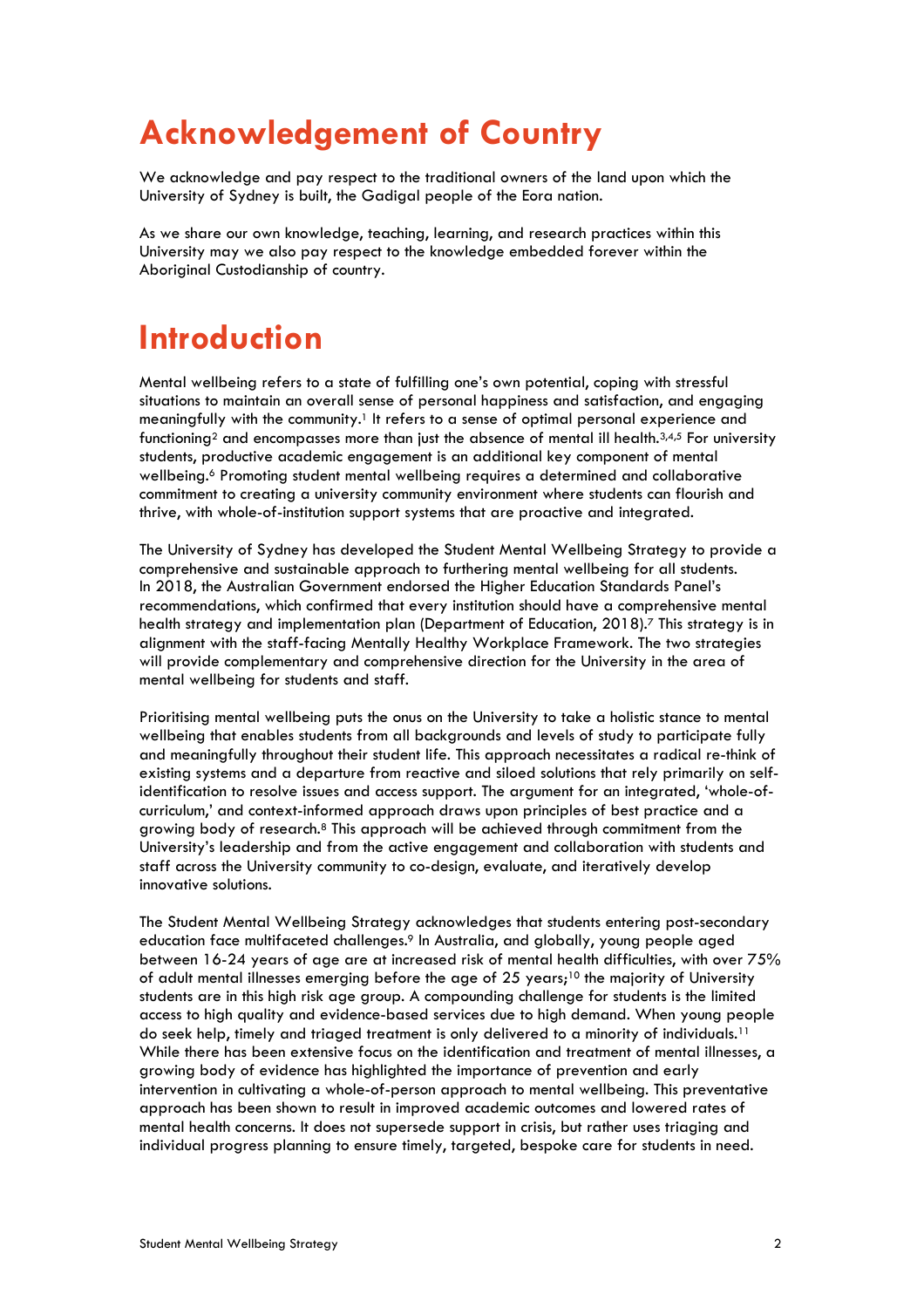The approach in this strategy is informed by the self-determination theory<sup>12</sup> (SDT). Research in this area consistently identifies four wellbeing essentials that learning environments should target to strengthen student mental wellbeing and academic achievement. <sup>13</sup> These are:

- experiences of belonging;
- positive relationships;
- a sense of autonomy;
- competence.

The University's sustained effort to enhance these wellbeing essentials will allow students to sustain and develop the autonomous motivation that is crucial for their academic success.

Mental wellbeing is a collective responsibility that is underpinned by a cohesive environment and culture to support the whole University community. With this strategy, we establish the vision, key principles, and enablers for embedding evidence-based practice at every level of the organisation.

# **Background and Context**

The University's commitment to student mental wellbeing is demonstrated through ongoing provision of student support and innovations in services related to student mental wellbeing. A suite of health, wellbeing and support services are currently provided to the University community. Over the past 10 years, there have been a range of initiatives to enhance the wellbeing of students and staff in the University community which have contributed to a collective desire to take next steps into a more cohesive strategy in the area of mental wellbeing.

In 2012, a university-wide initiative called Healthy Sydney University was endorsed by the Vice-Chancellor and Senior Executive Group to promote the health and wellbeing of our community at the University of Sydney. Healthy Sydney University works across the university to develop healthy policies and implement healthy practices, embracing the principles and perspectives of a Health Promoting University, as defined by the World Health Organisation<sup>14</sup>, and the Okanagan Charter of Health Promoting Universities and Colleges<sup>15</sup>. In 2014 and 2015, the Healthy Sydney University synthesized and analysed published evidence on settings-based approaches to mental health promotion in universities. The paper highlighted a concerning lack of good quality evidence for population-based interventions that promote the mental health and wellbeing in university settings. Overall, based on the available evidence underpinning the literature review, Healthy Sydney University concluded that mental wellbeing can be promoted through the development of supportive university environments for staff and students, and proposed four key recommendations. These recommendations include trialing alternative academic strategies, developing and promoting the use of eHealth technologies, building and evaluating healthy physical environments, and infusing mental health knowledge and skills in university curricula. The research and insights through the Healthy Sydney University is an important foundational framework for the new Student Mental Wellbeing Strategy.

In the same time period, *University's Strategic Plan 2011-2015 Green Paper*<sup>16</sup> identified the student experience as an integral component of the provision of higher education. A Working Group focused on student wellbeing was formed to review provision of student support at the University, including relationships and communication between these services. This review culminated in the 2014 *Student Wellbeing Report*17, which included a set of 65 recommendations for the delivery of services to students. These recommendations are underpinned by best practice models of student support and input from students and staff; these best practice models include the following principles:

- a single point of entry (online or physical) for student access to support;
- clear and accessible policies and processes to staff and students;
- training and development for student-facing professional and academic staff;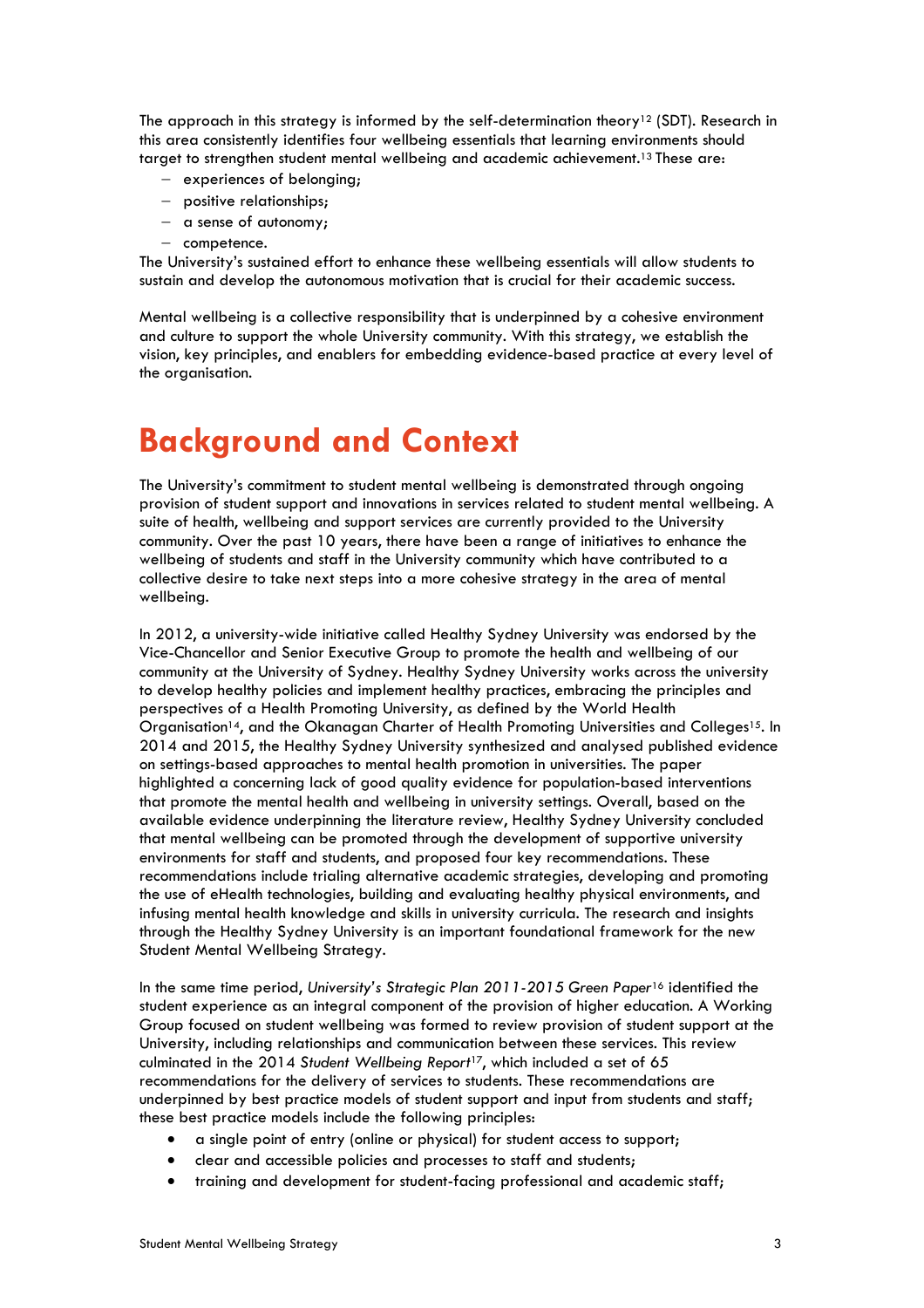- links between the University health and psychological services and the health system;
- specific support for at-risk cohorts, such as international students.

These same principles underpin the present strategy, which aims to contribute to the implementation of the *2018 Student Experience Strategy*<sup>18</sup> by taking further steps in improving student support for students.

In the intervening period, Counselling and Psychological Services (CAPS) and the University Health Service (UHS) have developed new approaches to support the University community. Building on the 2013 CAPS Mental Health & Wellbeing Strategy, CAPS has extended their services beyond one-to-one consultations to deliver self-help information and workshops, including outreach sessions in faculties. The University Mental Health and Wellbeing Support Line, which includes an SMS chat option and provides 24/7 support reporting to CAPS, was piloted in 2019 and has been incorporated as business as usual since early 2020. CAPS has adapted well to tele- and video conferencing (Zoom) consultations during COVID-19 in order to provide ongoing support to students during this difficult and uncertain time. These additional modes of service delivery will continue as part of business as usual to enhance the care and support provided for students. In 2018, UHS underwent a review to ensure the sustainability of this essential service. Measures implemented as a result of this review include improved space utilization, extended operating hours, and more efficient internal staffing and resource allocation. UHS has also employed a Health Promotion Officer to improve overall access to health care by international students. Throughout the COVID-19 situation, the service has adapted quickly to the provision of remote appointments in order to continue supporting the University community through provision of medical care.

In 2019, through the Student Experience Program, a number of initiatives were implemented to consult the student population and develop a collaborative understanding of how we can work together to improve student wellbeing at the University of Sydney. Students were engaged through a multi-faceted approach, using private online discussion, online interactive presentation and polling, postcard questionnaire, and a mental health survey that was student-led and supported by nine cross-faculty student bodies. Interactive activities were conducted on *R U OK? Day* and during Wellness Week to engage students and staff in assessing their wellbeing and raising awareness of techniques and resources to enhance mental wellbeing. Finally, online discussion forums, conducted on the C-Sight® platform, invited a random sample of 10,025 students by email to share their experience and views about dealing with mental health and wellbeing at the University of Sydney. A total of 347 students registered in the forum, and 64 students actively participated in the discussions. The exercise generated some insightful qualitative data on our student population, allowed students to share their experiences navigating their mental wellbeing in University, and suggested ideas that could be explored further in future strategies striving to improve mental wellbeing.

The new Student Mental Wellbeing Strategy builds on this work by proposing a new university-wide approach to the provision of student mental wellbeing support which aims to meet the needs of an ever-growing and diverse University student community.

### **Our Vision**

We aim to create an inclusive and open University community that embraces a holistic, proactive, and student-centric focus on student mental wellbeing. Through an institution-wide approach, the University of Sydney is committed to delivering learning environments and organisational cultures that support student mental wellbeing. As an academic institution, the strategy and its implementation are based on evidence-based approaches wherever possible and the University will support initiatives to address gaps in the evidence base.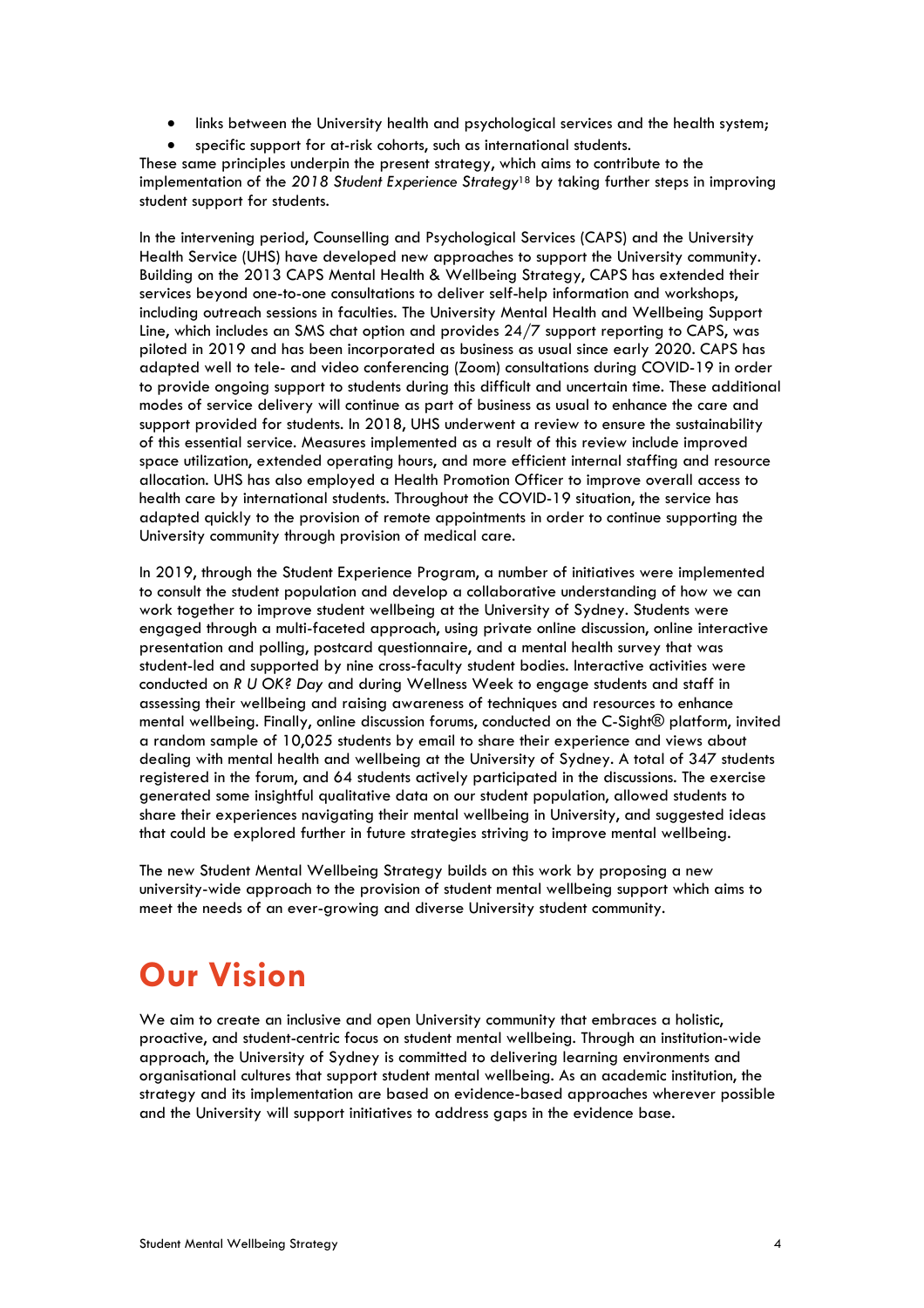The Student Mental Wellbeing Strategy is intricately linked with the University's values,<sup>19</sup> which promote a University-wide culture where our community can flourish and thrive. These are:

**Courage and creativity:** Challenging the status quo; adapting to change without fear of failure; imagining a better world.

**Respect and integrity:** Valuing contributions from every member of the University community; ensuring academic freedom and respectful debate.

**Diversity and inclusion:** Valuing different and unique perspectives; advocating for all to realise their full potential; ensuring equitable access to opportunities.

**Openness and engagement:** Seeking and being open to new ideas; listening to and understanding the needs and aspirations of others; looking for what we can learn and how we can contribute to the wellbeing of the communities we serve.

Informed by these values, we envision an approach to mental wellbeing that is proactive, evidence-based, and grounded in participant co-design, recognizing the intersectional nature of experiences and identities. This approach meets the needs of the diverse student cohort through a staged, triaged approach to care provision across the student population.

### **Definitions**

In the University of Sydney's Student Mental Wellbeing Strategy, we have elected to use the term mental wellbeing instead of mental health.13,20 A focus on mental wellbeing aligns with our vision to take a holistic, pro-active and student-centric approach, and avoids taking a deficit and crisis-reactive focus to mental health.

**Mental wellbeing** – Mental wellbeing is defined as the presence of positive and sustainable characteristics that enable individuals and communities to thrive and flourish.3,13,21 It can be categorised into five core elements: positive emotions, engagement, relationships, meaning, and accomplishment.<sup>16</sup> Improved or optimal mental wellbeing involves experiences that include: healthy lifestyles, physical health, ability to recover from illness, educational attainment and engagement, productivity, employment and earnings, positive relationships with others, and social cohesion and connectedness. The experience of mental wellbeing does not imply the absence of the negative emotions which are part of the human condition, especially in times of transition, but rather emphasizes resilience in navigating fluctuations in emotions and experiences. 13

**Mental health difficulties** – Students affected by mental health difficulties may experience higher than average levels of distress that interferes with their cognitive, emotional and social functioning. The impacts tend to be less severe than with a mental illness and may be affected by life stressors.

**Mental illness** – Students affected by a mental illness (disorder) can experience levels of emotional and/or psychological distress beyond their current ability to manage effectively. These conditions involve thoughts, feelings, symptoms and/or behaviours which cause distress, reduce functioning and negatively impact day-to-day experiences.

It is common for students with mental health difficulties or a mental illness to also experience problems associated with use of alcohol or drugs.<sup>22</sup> It is acknowledged that addressing alcohol and drug use and harms is critical to achieving a holistic approach to student mental wellbeing.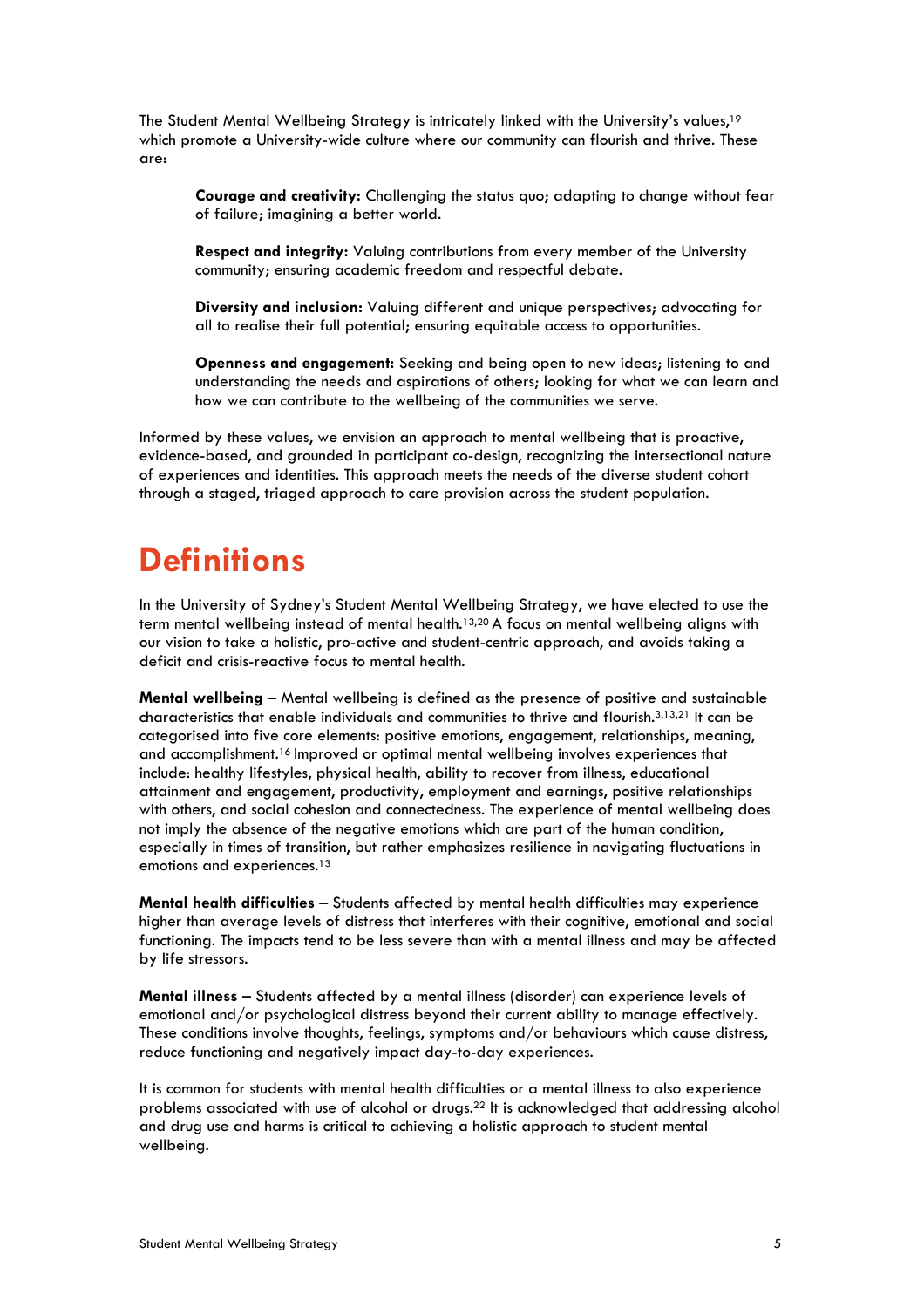### **Student Mental Wellbeing Framework**

The framework of the University of Sydney's Student Mental Wellbeing Strategy draws on a collection of well-known blueprints for mental health promotion. It is guided by the Australian Framework for Promoting Student Mental Health and Wellbeing (2016)<sup>23</sup>, the National Strategic Framework for Aboriginal and Torres Strait Islander Peoples' Mental Health and Social and Emotional Wellbeing 2017-202324, the framework used by the Australian National Mental Health Commission (2017)<sup>25</sup>, Canadian National Guide Framework for Post-Secondary Student Mental Health (CACUSS & CMHA, 2013)26, and the UK University Mental Health Charter (2019)<sup>6</sup>.

The framework follows a systemic, staged care27,28 model that has three levels of interventions. These levels of care are indicated through colour-coding in Figure 1.

**Universal interventions (Levels 1-2):** provides broad institutional student-focused approaches for promoting mental wellbeing

**Secondary prevention (Levels 3-4):** offers early intervention initiatives for students with identified mental health difficulties (indicated), or who are in higher risk groups such as, but not limited to, international students, Aboriginal and Torres Strait Islander students, LGBTQIA+ students, postgraduate research (HDR) students, students with disability, students with caring responsibilities and students affected by sexual violence (selected)

**Tertiary prevention (Level 5):** treats and reduces the impact of ongoing mental illnesses



#### **1. Mental wellbeing embedded in all aspects of university life**

We aim to create an organisational culture where student wellbeing is core to our daily practice. Approaches (evidence-based whenever possible) to student wellbeing are embedded across the curriculum and our teaching and learning methods, ensuring that students are empowered to delve deeply and meaningfully into their academic pursuits. Our learning environments are student-centric, promoting experiences of belonging, positive relationships, and a sense of personal autonomy and competence, and our physical environment is conducive to productive academic engagement. Information on student wellbeing is shared across units that provide support, ensuring a cohesive and bespoke student experience that is sustainable and scalable. We work together with student-led and student-facing organisations, such as the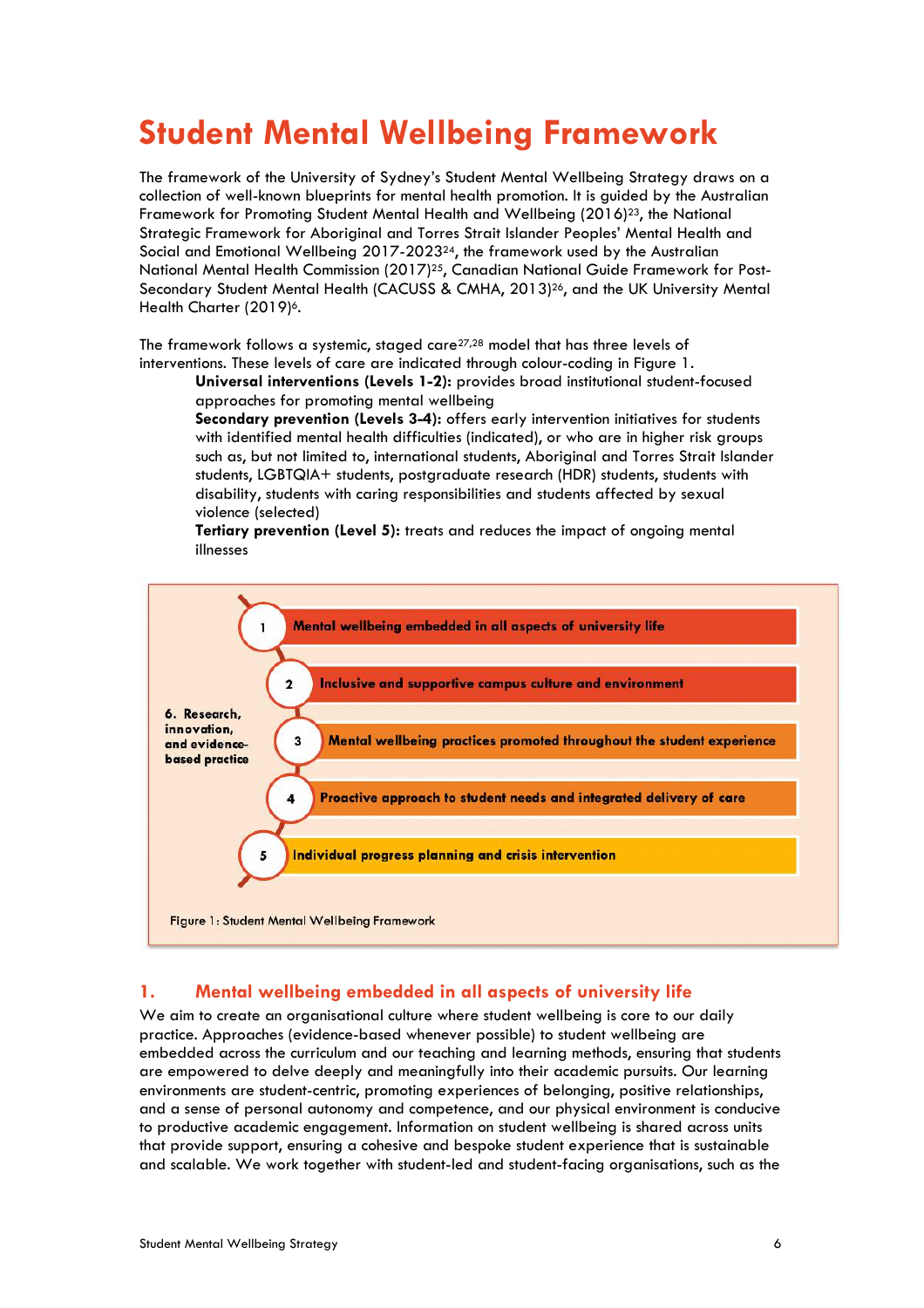University of Sydney Union (USU) and Sydney Uni Sport and Fitness (SUSF), to provide programs and initiatives to support a holistic approach to mental wellbeing.

This approach to learning and teaching demonstrates our commitment to the University values of courage and creativity, and openness and engagement.

#### **Objectives**

- Enable a student-centric environment that proactively embeds mental wellbeing in every part of the student life.
- Develop learning environments and organisational cultures that seek to improve the mental health of the whole community by embedding mental wellbeing in learning, teaching and assessment, offerings of co/extra-curricular activities, governance and policy development.
- Develop platforms in collaboration with students and their support people to enable timely access to mental wellbeing resources and care that is tailored to students' needs (for further detail, see Activity 4.1, p. 12, and 'Innovative and evidence-based use of etechnology', p. 16).

#### **Activities**

#### *A strategy and policy environment supportive of mental wellbeing*

- 1.1 Continue to undertake policy review and development to ensure that University policies and procedures promote social equity and equality of opportunity for students with mental illnesses and promote mental wellbeing in the university environment. This includes admission, recruitment, and academic or career progression. This may require that student-focused policies, such as the Learning and Teaching Policy, the Coursework Policy, the Academic Honesty Policy and Student Discipline Rule, will articulate how they promote mental wellbeing.
- 1.2 Facilitate reasonable study adjustments (e.g. Special Consideration) and streamline procedures and protocols for students with regard to individual needs, mental health care best practice, academic and work requirements, equity and anti-discrimination legislation, ensuring that adjustments are consistent with any mental health care plans that a student may have in place. This may include a review of timeframes for Special Consideration in cases of mental health difficulties or mental illness.
- 1.3 Develop a "Supporting Students with Complex Needs Policy" aimed at creating a proactive support plan for students who need to suspend or reduce load due to mental illness.
- 1.4 Develop and review guidelines that facilitate return to study after absence relating to mental illnesses or mental health difficulties.
- 1.5 Audit and enhance student facilities, including facilities provided by the USU and SUSF, to ensure access to healthy and well-priced food options, safe and comfortable open and green spaces, bicycle storage, other end of trip facilities, and sporting facilities.
- 1.6 Further coordinate and streamline access to financial assistance based on need.
- 1.7 In alignment with the Accommodation Strategy implementation, provide advice and options for safe and affordable housing.
- 1.8 Ensure that new Student Life strategies, such as the English Language Support Strategy and Residential Life Strategy, align with the key principles of the Student Mental Wellbeing Strategy.

#### *Educational approaches supportive of mental wellbeing*

1.9 Continue the work of designing and implementing a whole-university approach to transition for undergraduate, postgraduate and higher degree by research (HDR) students by introducing coordinated measures for promoting an inclusive and supportive campus culture throughout all stages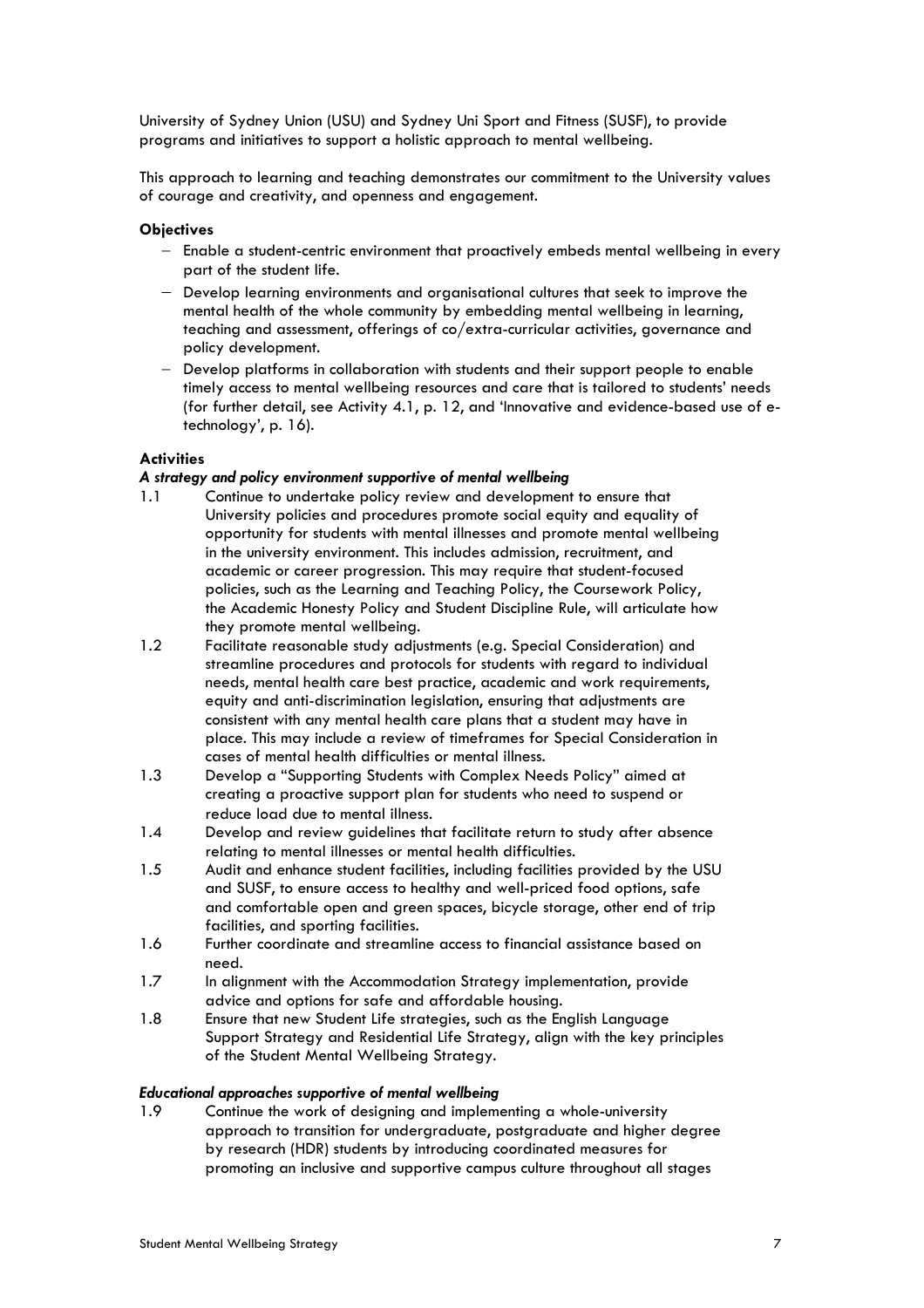of student life, beginning from pre-application and continuing through application, pre-entry, arrival, induction, transition across year levels, and transition to higher degrees and employment.6,29

- 1.10 Within the ongoing implementation of the transformed curriculum and the introduction of core transition units of study, ensure that curriculum design is informed by a holistic and inclusive view of students and their cultures which enables all students to develop skills, knowledge, academic self-efficacy and confidence at an appropriate pace.6,30 This includes:
	- the adoption of a combination of diagnostic exercises and early formative assessment tasks in all first-year education programs; targeted learning enrichment interventions for students identified as potentially in need of additional foundational academic skill support; and the scheduling of discipline-specific drop-in tutorials in all core first year units.
	- integration of targeted academic interventions for developing students' sense of social inclusion, personal resilience and selfreflection.
- 1.11 Reduce unnecessary stressors in the curriculum, and work with the Assessment Advisory Committee and the Academic Board to manage volume of assessment. Wellbeing can be promoted in the curriculum by mapping assessment dates to reduce overlap between major tasks, providing more formative and competency-based assessments rather than standards-based grading, increasing space for personal time and other commitments, and equipping students with skills to manage life stresses.31,32
- 1.12 Develop triage and referral systems centrally and within Faculties in collaboration with Deans. Ensure that referral pathways are streamlined and clear, with a single source of truth that is easily accessible to staff.
- 1.13 Ensure that student-facing staff are aware of the impact of mental health difficulties and mental illness on individuals, peers and families, knowledge of support pathways available to students, and that they have confidence in providing advice on where students can go for help. 6, 30 This will be achieved through professional development such as provision of workshops that introduce key information to raise awareness and build knowledge of mental wellbeing, appropriate referrals for students in need of related support, and maintaining boundaries. Staff are not expected to counsel students; instead, training focuses on recognizing signs that an individual or group of people needs further support and in identifying the most appropriate pathways for accessing this support. For academic staff, the time associated with participating in professional development opportunities and advising students on best referral pathways for mental wellbeing support can be incorporated in the 20% allocation for service and referenced in the relevant section of promotion submission. The details of such workload implications will be discussed with relevant Managers, Deans and Heads of Schools, who will work with student-facing staff and monitor development of these skills in staff members through Performance Planning and Development. Collaboration will also take place with Managers, Deans and Heads of Schools to develop an approach to delivering workshops at scale across the University. For student-facing staff whose roles require more advanced skills, additional training will be provided via Mental Health First Aid workshops (see Activity 4.8, p. 13). Through this approach, we will work with unit and faculty leadership to streamline and manage mental wellbeing initiatives, creating central places and people that can be important triage point-persons and clearly communicate with staff.

#### *Co-curricular support of mental wellbeing*

1.14 Continue to embed activities in all first-year education (coursework) and research education (HDR) programs that aim to promote mental wellbeing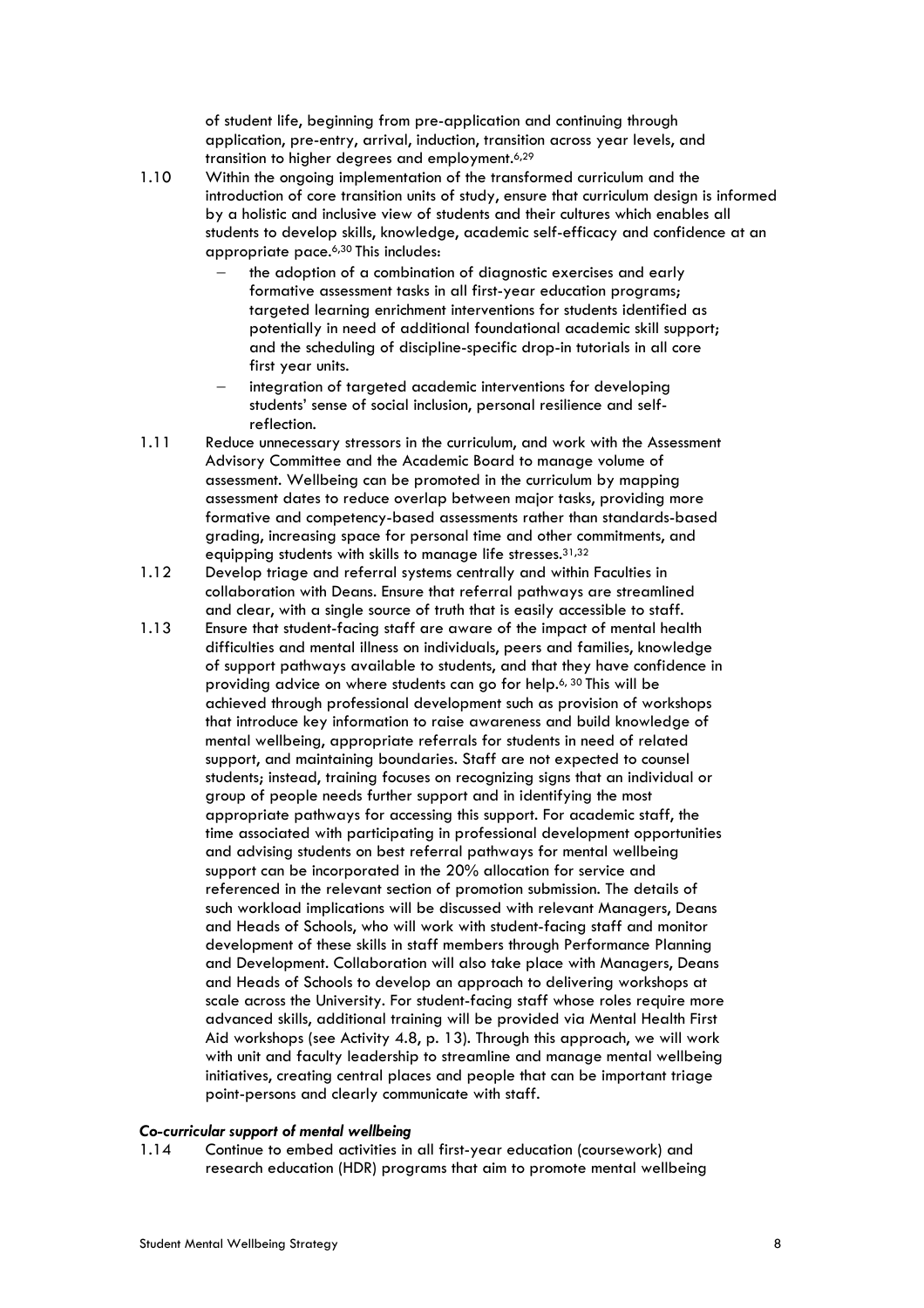through social connectedness between students, their peers and academic staff. In education programs, this is achieved through prioritising interactive, collaborative and experiential learning activities. Teacher training that focusses on innovation in delivery and assessment which is effective for large and diverse cohorts will also discuss the relationship between innovations in delivery and mental wellbeing. This would include the awareness and use of teaching methods that can enhance students' sense of belonging and connection to the University via the design of course and assessment activities. In research education (HDR) programs, this will be achieved through a combination of interactive student- and staff-led seminars and initiatives.

- 1.15 Facilitate and increase mental wellbeing literacy for the entire campus community where staff and students are aware of the impact of mental health problems, their relationship with drug and alcohol use and harms, available supports and pathways of recovery, and are open in asking for, or offering, help and targeted support. 33,34 This will be achieved via a number of university-wide health promotion activities disseminated via the University website, newsletters, and student networks and forums.
- 1.16 Implement interventions to improve physical health and wellbeing across campuses, including exercise, diet, engaging with nature and good sleeping habits.<sup>35</sup>
- 1.17 Strengthen partnerships with SUSF and other programs to promote sport and physical activities.
- 1.18 Strengthen our partnership with the USU to increase visibility of key programs, services and facilities that enhance the student experience.

#### **Measures of success**

- Simplified and standardized policies and administrative practices that reliably improve student mental wellbeing, retention and engagement, ensuring easy centralized access to wellbeing policies, information and resources for students and staff.
- Identification of curriculum-related stressors that are specific to each faculty and implement an intervention.
- Evidence of increased psychological literacy in the campus community.
- Evidence of reduced stress related to curricula design through a pre-post-survey design (three-year measurement).
- Improved results of the University of Sydney in the International Student and Student Barometer. The University's performance as of 2018 was below all benchmarks for both domestic and international cohorts across all measures.
- Established processes and policies to support student transitioning, to be evaluated through cross-sectional survey of students across three years.
- Improved rate of students returning to study following leave or suspension due to mental health issues.
- Reduced proportion of students applying for special consideration related to poor mental wellbeing, and evaluation of effectiveness through pre-post design.
- Improved ratio of student spaces, safe and comfortable open and green spaces, bicycle storage, end of trip and sporting facilities to on-campus student population.
- Improved access to safe and affordable housing options for students.
- Improved take-up of financial assistance bursaries.
- Evidence of alignment of the key principles of the Student Mental Wellbeing Strategy with the English Language Support Strategy and the Residential Life Strategy.

#### **2. Inclusive and supportive campus culture and environment**

Student loneliness and isolation have been shown to be the strongest predictors of mental distress in the student population, with research showing that successful social integration from the first year at university has long term health implications that are evident in a student's final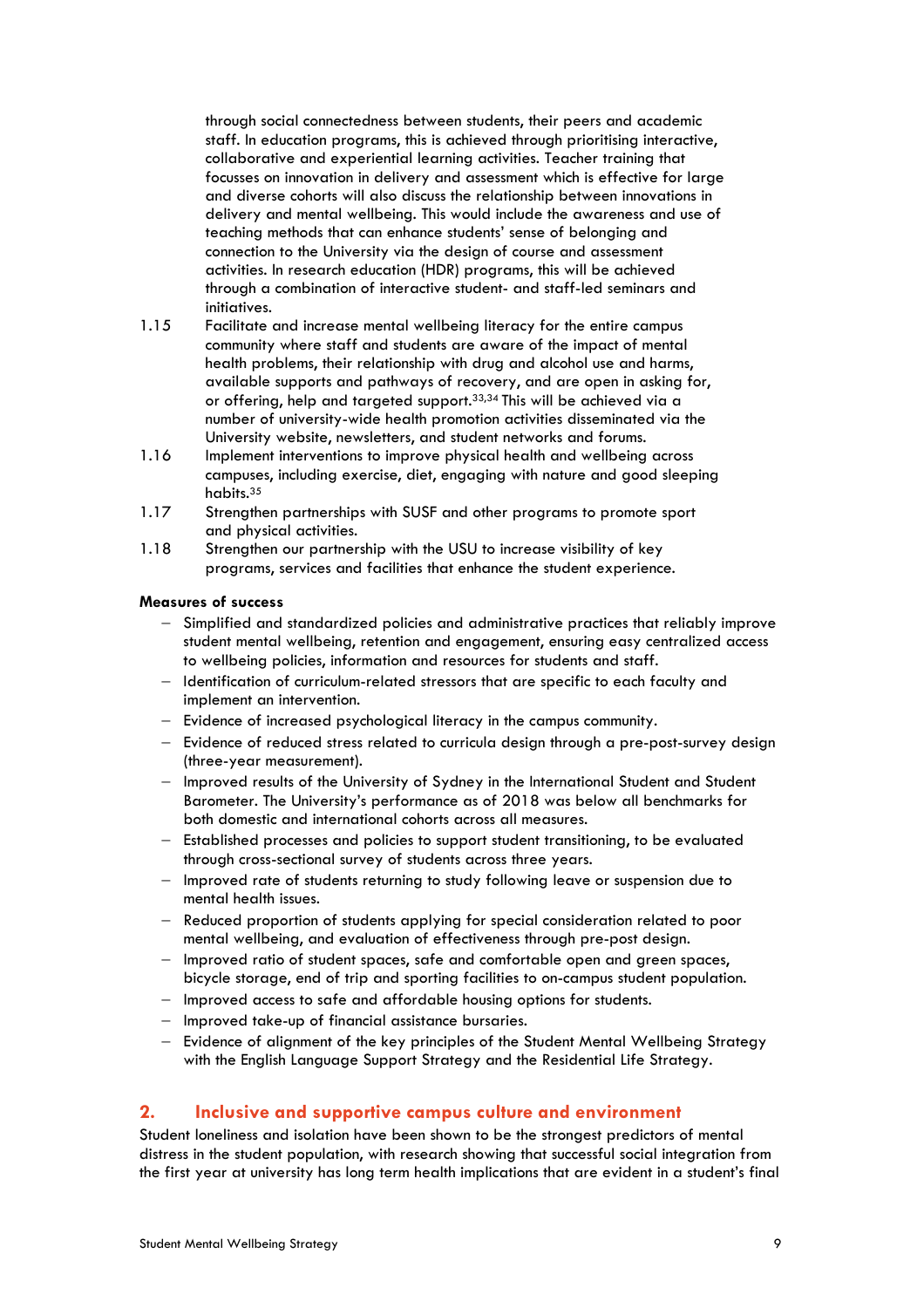year at university.36 A sense of belonging has been identified as a key protective factor in mental wellbeing. Through implementation of this strategy, we will take considered action to ensure an inclusive, safe community for our diverse student population and provide targeted support for student populations vulnerable to loneliness and isolation.

This approach to campus culture and environment demonstrates our commitment to the University value of diversity and inclusion.

#### **Objective**

- Cultivate social connectedness and belonging within the community by embedding diverse opportunities for meaningful social engagement for students from all backgrounds and at all levels of transition through the university.

#### **Activities**

#### *A connected and socially cohesive campus*

- 2.1 Co-design cohesive, engaging and inclusive co-/extra-curricular activities and events on all campuses and online that support belonging and connection for students from diverse backgrounds. These include evidence-based programs tailored for specific cohorts such as international students<sup>37,38</sup>, Aboriginal and Torres Strait Islander students, students from low-socioeconomic backgrounds, LGBTQIA+ students, students from regional and remote locations, students who are first in their family to attend university, students with disabilities, and mature age students.
- 2.2 Strengthen partnerships between the Education portfolio and USU, SUSF, Faculties and Schools to facilitate access and support students' meaningful and safe social engagement in club or society activities.
- 2.3 Enhance engagement in activities and events through student partnerships using face to face and online interaction.
- 2.4 Identify student cohorts at higher risk of isolation, racism and discrimination and form student group partnerships to facilitate social connection and belonging in these cohorts.
- 2.5 Enhance and coordinate support for existing peer mentoring and peerassisted learning programs and establish University-wide peer mentoring and peer-assisted learning programs to support students from diverse backgrounds identified as being at risk. Review and coordinate the provision of appropriate training, supervision and ongoing support for peer mentors.

#### *Inclusive campus spaces*

- 2.6 Review and enhance physical student spaces where students feel safe for collaborative learning, accessing mental wellbeing resources, social interaction and relaxation activities.
- 2.7 Ensure all student spaces are accessible and inviting for students with limited mobility.

#### **Measures of success**

- Evidence of high rating of attendance and satisfactory engagement in co/extracurricular activities by student population.
- Improved measure of the proportion of students who report a sense of belonging to the university community by longitudinal survey design (one-year follow-up).
- Evidence of established partnerships with student groups and the proportion of students and staff involved.
- Evidence of established and well-supported peer-to-peer program, with increases in the number of trained peers and the proportion of students who have accessed program for mental wellbeing support and subjective rating of utility.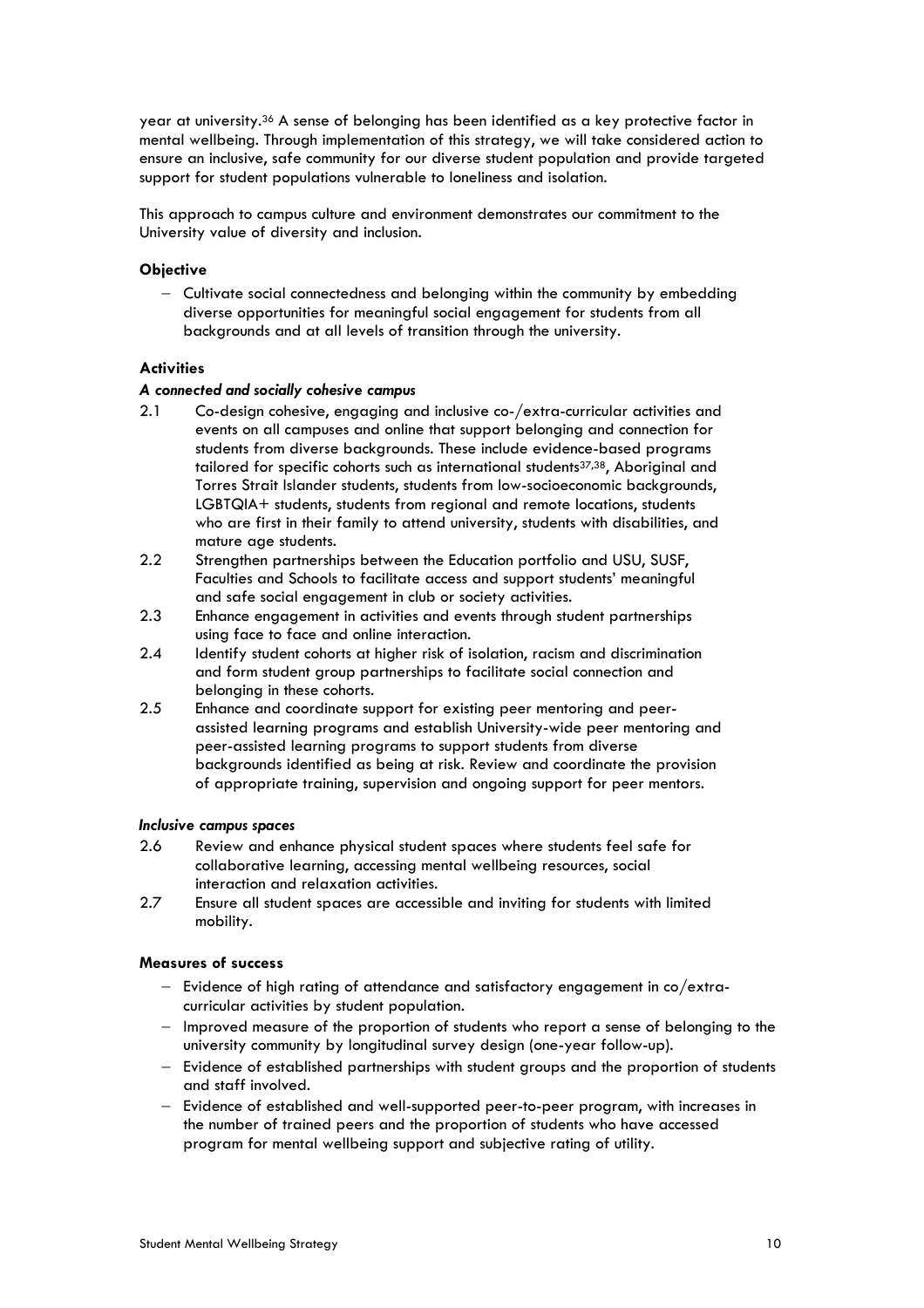- Evidence of increased use of physical spaces for collaborative learning, accessing mental wellbeing resources, social interaction and relaxation activities across all student cohorts.

#### **3. Mental wellbeing practices promoted throughout the student experience**

Proactive interventions help promote mental wellbeing in the university environment. Students' understanding of factors that contribute positively or negatively to mental wellbeing builds their capacity to maintain wellness and prevent mental health difficulties. It is important for the University to embed programs throughout the student lifecycle to promote mental health literacy and promote personal resilience.<sup>39</sup>

Mental health literacy is foundational for mental health promotion, prevention, and care.<sup>28</sup> Most university students in the emerging adult age group approach mental wellbeing concerns reactively rather than proactively. Students tend to ignore the majority of mental illness symptoms as warning signs, including problematic use of alcohol or drugs, and regard only the most severe symptoms (e.g. suicidality) as requiring urgent action.<sup>40</sup> The University, therefore, will proactively encourage practices that enable students to detect and treat signs of poor mental wellbeing early, ensuring that this promotion is accessible to students from a diverse range of backgrounds. This approach will lead to better social, academic, and vocational outcomes.<sup>41</sup>

This approach to the student experience demonstrates our commitment to the University values of respect and integrity, and diversity and inclusion.

#### **Objectives**

- Increase the University and students' ability to detect early signs of poor coping and provide appropriate response.
- Increase students' knowledge of practices and empower them to maintain good mental wellbeing, ensuring appropriacy and accessibility for our diverse student cohort.
- Facilitate development of skills through the provision of tools and information to allow students to self-manage and maintain well-being.
- Develop peer-based mental health promotion to increase community awareness of mental wellbeing issues, reduce stigma and encourage help-seeking behaviours.

#### **Activities**

#### *Resources for promoting mental wellbeing*

- 3.1 Provide access to resources that build students' knowledge and skills for mental wellbeing, such as mental health essentials, connecting to community supports, stressmanagement, mindfulness, self-compassion, autonomous motivation, managing perfectionism, managing emotions, and self-assessment tools in a range of accessible formats (print and online) and languages.
- 3.2 Develop and disseminate guidelines on mental wellbeing with promotional materials and resources.

#### *Programs promoting mental wellbeing*

- 3.3 Continue to raise awareness of mental wellbeing to increase focus on behaviours that promote mental wellbeing and reduce stigma and discrimination associated with mental health difficulties and illness and increase the use of youth ambassadors in promotion of initiatives.
- 3.4 Continue to participate actively in National campaigns to promote mental well-being including Mental Health Month, R U OK? Day and programs for Aboriginal and Torres Strait Islander people.
- 3.5 Where appropriate, continue to embed into the curriculum and in co/extracurricular programs activities that provide opportunities to learn conflict resolution and emotional intelligence (e.g. in the curriculum through well-designed group work tasks),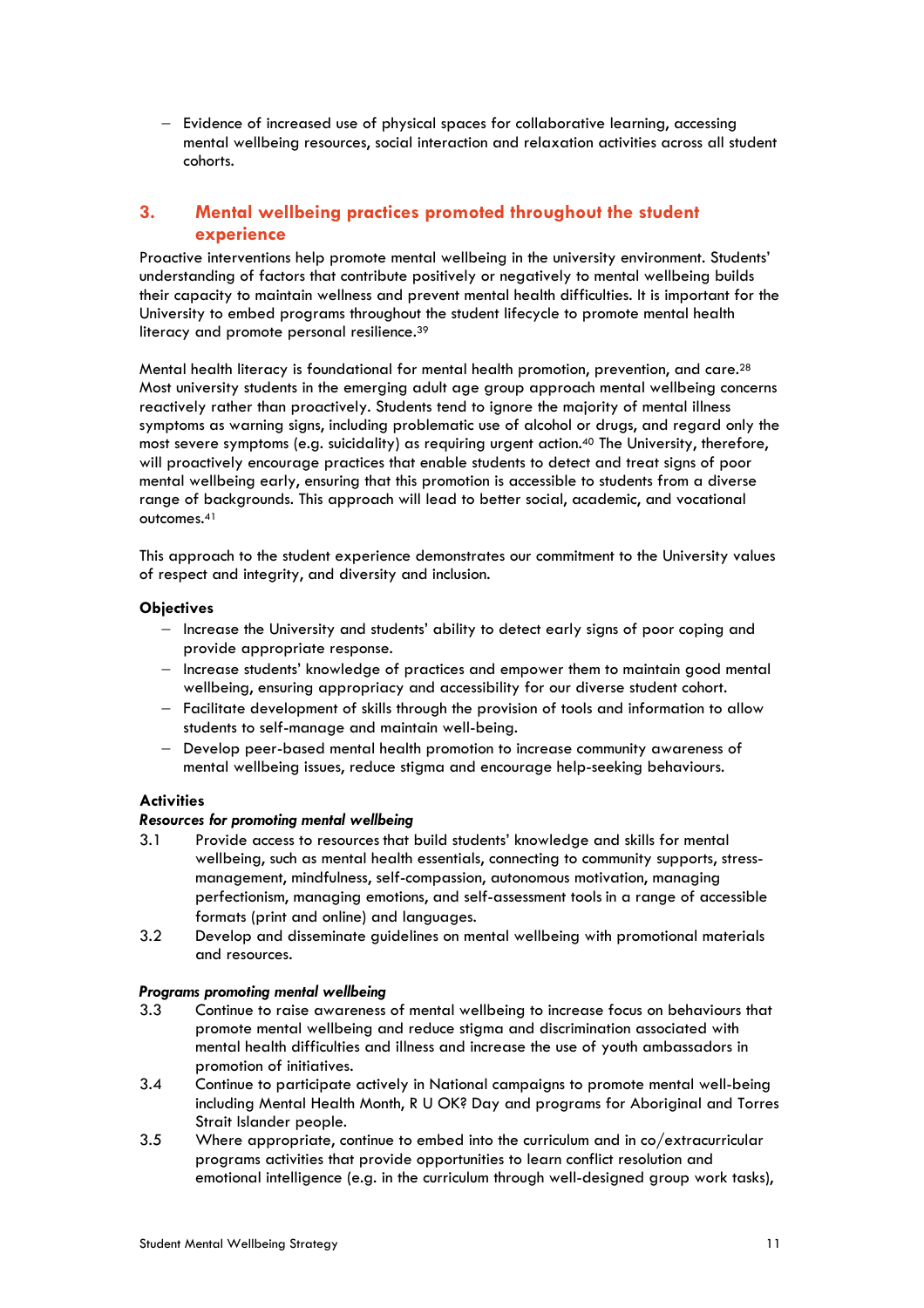time management (e.g. in the curriculum through appropriately-paced assessment tasks), and resilience through constructive feedback of formative assessment.

- 3.6 Implement peer-delivered mental wellbeing programs and events to increase mental wellbeing literacy and awareness of mental illness symptoms. Previous research suggests that a peer-based training model is feasible and has significant and substantial positive impact on mental wellbeing knowledge and help-seeking efficacy.<sup>42</sup>
- 3.7 Review existing approaches to academic progress with the aim to develop targeted and timely intervention to support students who demonstrate a potential need for additional support, e.g. failing one unit of study or difficulty in reaching research milestones for HDR students.
- 3.8 Ensure that new and existing programs are tailored for and accessible to students from diverse backgrounds.
- 3.9 Embed evidence-based interventions into the curricula and review the engagement, uptake and impact as well as new developments over time.

#### **Measures of success**

- Increased options for and engagement with co/extra-curricular activities that promote mental wellbeing knowledge.
- Provision of guidelines are easily accessible for members of the University community to learn more about mental wellbeing and what to do when encountering a mental health crisis or critical incident.
- Evidence of peer-delivered mental wellbeing seminars and evaluation of its impact through pre-post measures of knowledge, attitudes, and help-seeking efficacy.
- Reduced proportion of students failing to achieve academic progress due to mental health difficulties.
- Increased student satisfaction with assessment feedback and group work as evidenced by Unit of Study Surveys.

#### **4. Proactive approach to student needs and integrated delivery of care**

Reducing stigma and discrimination and improving knowledge about mental illnesses are key elements of improved help-seeking and will enhance the capacity of the university community to respond effectively to early signs of distress in others.30 Staff and students will be equipped with relevant resources, knowledge, and skills to respond effectively to early signs of distress in themselves and others. Processes will be developed and implemented for alerting and assessing early signs of mental difficulties, with action plans and processes for intervention and follow-up when appropriate.

Information sharing, referral and access pathways will be improved through innovative ehealth technologies<sup>43</sup> that provide a coordinated campus-wide system for early identification of mental health difficulties and triaged approach to care.

This approach to delivery of care demonstrates our commitment to the University values of openness and engagement.

#### **Objectives**

- Use innovative technologies to provide a coordinated campus-wide system that enables early identification of mental health difficulties.
- Equip staff and students with relevant resources, knowledge, and skills to respond effectively to distress in others.
- Enhance collaboration and knowledge sharing within the University support network and develop wider knowledge and information sharing to ensure integration of care across online and face-to-face platforms.
- Ensure that the University and community responses to distress are timely, coordinated, compassionate and culturally sensitive.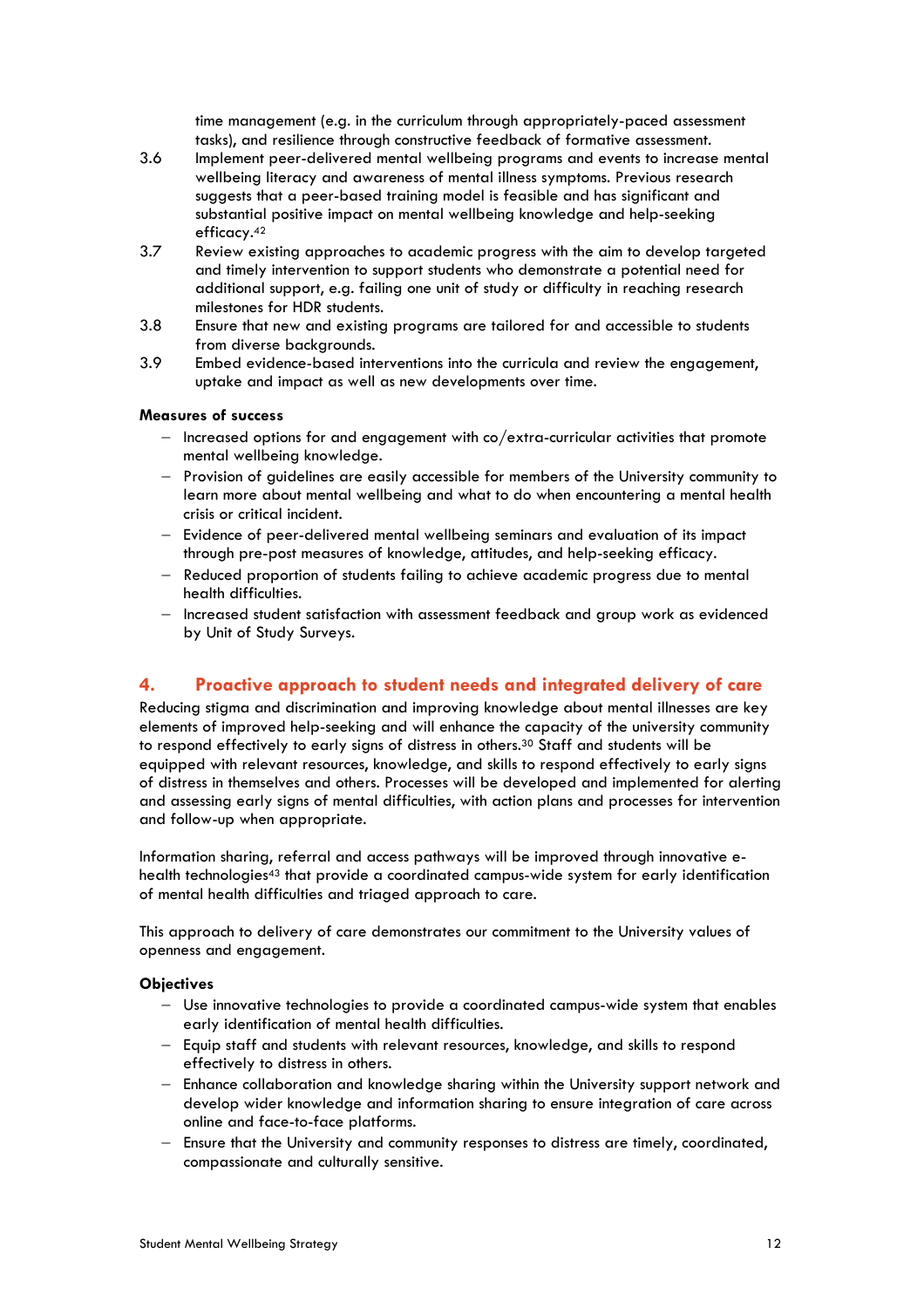#### **Activities**

#### *A staged model of care*

- 4.1 Establish formal partnerships and collaborate with service providers and research centres to create an integrated system which offers personalized and seamless support to young people that empowers them to seek help by creating customised health profiles and suggested resources/services. The e-health technology will assist in triaging students and providing immediate, relevant resources and referral pathways.
- 4.2 Establish formal partnerships with service providers to provide immediate first response for students with safety concerns.
- 4.3 Provide online mental wellbeing programs and support (group and individual) through partnership with internal University groups as well as external providers to increase access by students with mental health difficulties who require lower intensive treatment programs.
- 4.4 Establish clear internal and external referral pathways to refer students with mental health difficulties and in crisis to appropriate care providers.
- 4.5 Establish collaboration and integrated knowledge-sharing protocols and procedures between professional and teaching staff with the use of e-technology aiming to provide accurate and timely information, access to relevant University support, and resources, ensuring confidentiality and safe handling of data through staff training on confidentiality and privacy.

#### *Enabling the University community for proactive approach*

- 4.6 Expand peer-delivered mental wellbeing seminars and events to disseminate information about responding to peers in crisis.
- 4.7 Collaborate with the Matilda Centre for Research in Mental Health and Substance Use Disorders to develop resources to assist students struggling with problems associated with drugs and/or alcohol.
- 4.8 In addition to the initial training in awareness of strategies for monitoring and referrals related to mental welling outlined in Activity 1.13 (p. 8), facilitate and coordinate provision of the 12-hour Standard Mental Health First Aid students and staff of the university and related organisations such as, but not limited to, USU (in first year and ongoing). This program will be offered to a network of students and staff across the University who require Mental Health First Aid skills. Mental Health First Aid is a standardised educational program developed to combat mental health problems and suicide in the general public by increasing mental health literacy, improving attitudes/reducing stigma and stimulating helping behaviours. Consistent findings from multiple high-quality scientific studies demonstrate that Mental Health First Aid significantly improves knowledge and help-seeking behaviours. <sup>44</sup> Work with Heads of school and unit directors and heads to identify staff and students who are best candidates for training, and develop approaches to monitoring and maintaining Mental Health First Aid skills across the University. Explore options for provision of training through SUSF.
- 4.9 Develop relationships with a range of care providers for international students, Aboriginal and Torres Strait Islander students, LGBTQIA+ students, students with disability, students with caring responsibilities, and students affected by sexual violence.

#### **Measures of success**

- Evidence of partnerships with key service providers and research centres.
- Evidence of an established Online Mental Wellbeing e-mental health system that promotes mental wellbeing, streamlines triaging processes and enables improved responsivity to students with mental health difficulties or mental illness crises.
- Evidence of collaborations with additional service providers supporting safety and mental wellbeing.
- Evidence of protocols and procedures established to facilitate collaboration between University professional and teaching staff.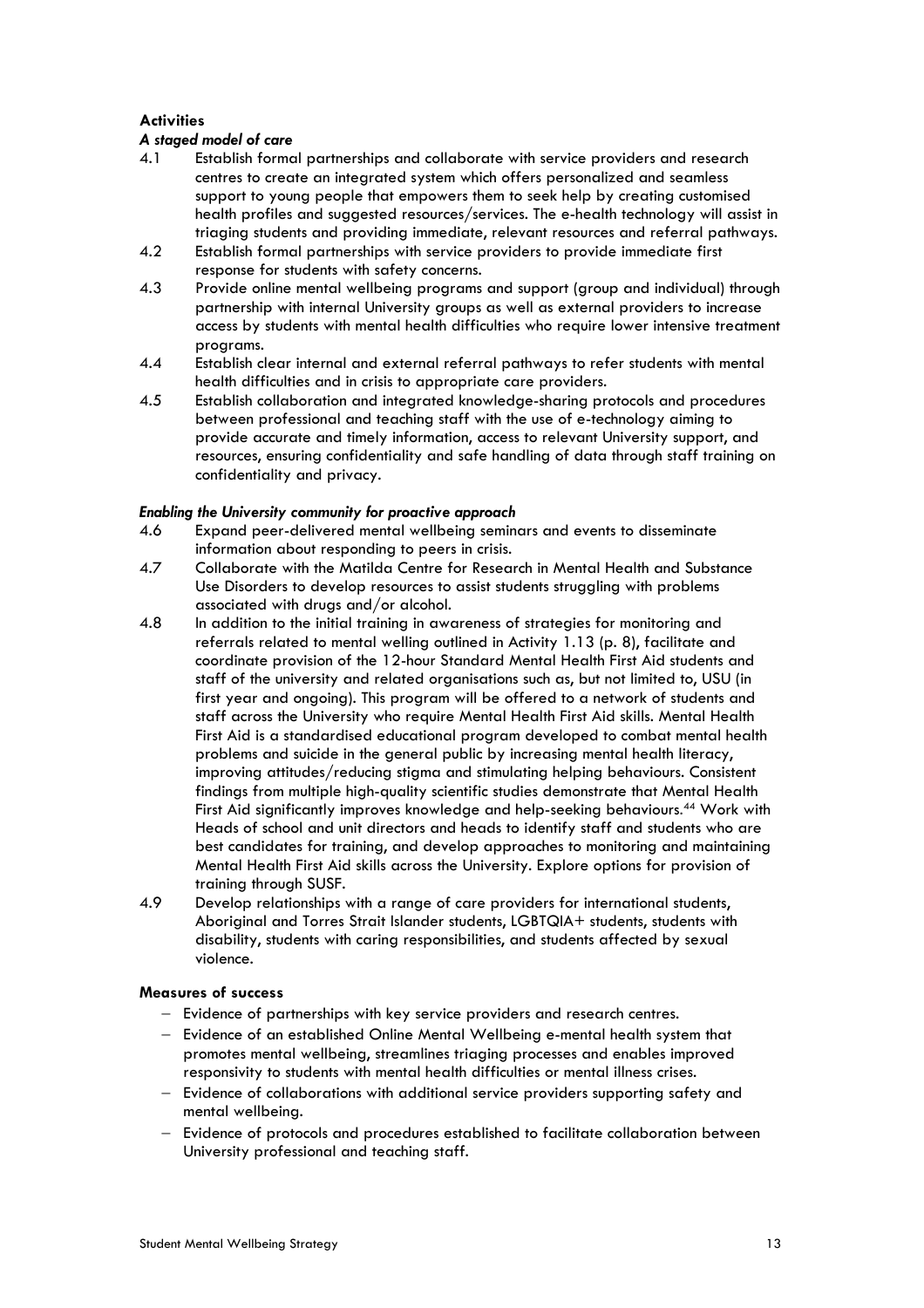- Increased availability and take up of training such as Mental Health First Aid training and improvement in self-reported knowledge of mental illnesses and self-efficacy in responding to signs of mental ill-health.
- Evidence of relationships with community organisations to support students from diverse backgrounds.
- Evidence of efficient and timely referrals to appropriate University and external services including reduced waiting time for services.
- Evidence of availability and uptake of online mental wellbeing programs for students.
- Availability and attendance of peer-delivered mental wellbeing seminars on detecting and responding to others in mental distress.

#### **5. Individual progress planning and crisis intervention**

A seamless continuum of care will be facilitated through coordinated and collaborative processes across campuses, with a network of community services to support students with acute and complex mental health concerns. The University will take proactive steps to collaborate with external providers to support students with mental health difficulties and mental illness and will work with these providers to support return to study when appropriate.

This approach to delivery of care demonstrates our commitment to the University values of diversity and inclusion, and openness and engagement.

#### **Objectives**

- Identify and proactively support students who experience barriers to access treatment.
- Develop coordinated and collaborative processes across campuses and with a network of community services to support students experiencing mental health difficulties and mental illness, including support for students affected by sexual violence.
- Review and coordinate risk management protocols to support students with acute mental health crisis or mental health difficulties.
- Create proactive interventions for specific cohorts of students with identified mental wellbeing concerns.

#### **Activities**

#### *An effective and proactive response system*

- 5.1 Support a successful individual progress planning approach through the design and implementation of organisational structures and systems that allow for streamlined access to the multi-faceted mental wellbeing activities, programs, support services, policy and procedures available within the University ecosystem.
- 5.2 Review and implement revised student critical incident procedures, including procedures applying to students on mobility programs and/or placements.
- 5.3 Establish service agreements and effective working relationships with external services (e.g. headspace) to create a shared understanding of each other's roles and responsibility, demonstrating commitment to collaborate, and work on a shared plan of care.
- 5.4 Establish guidelines with external service providers to support students to take leave and to return to study after absence relating to mental health difficulties or illness.

#### *Programs supporting effective management*

- 5.5 Review and clarify guidelines and programs to support staff and students dealing with critical incidents.
- 5.6 Continue and increase availability of post-intervention support for staff and students who routinely assist individuals experiencing mental health crisis.
- 5.7 Develop evidence-informed support and intervention programs for student cohorts, including HDR students, at higher risk of poor mental wellbeing to increase mental wellbeing awareness and promote resilience skills.
- 5.8 Improve outreach support programs for students located on satellite and rural campuses.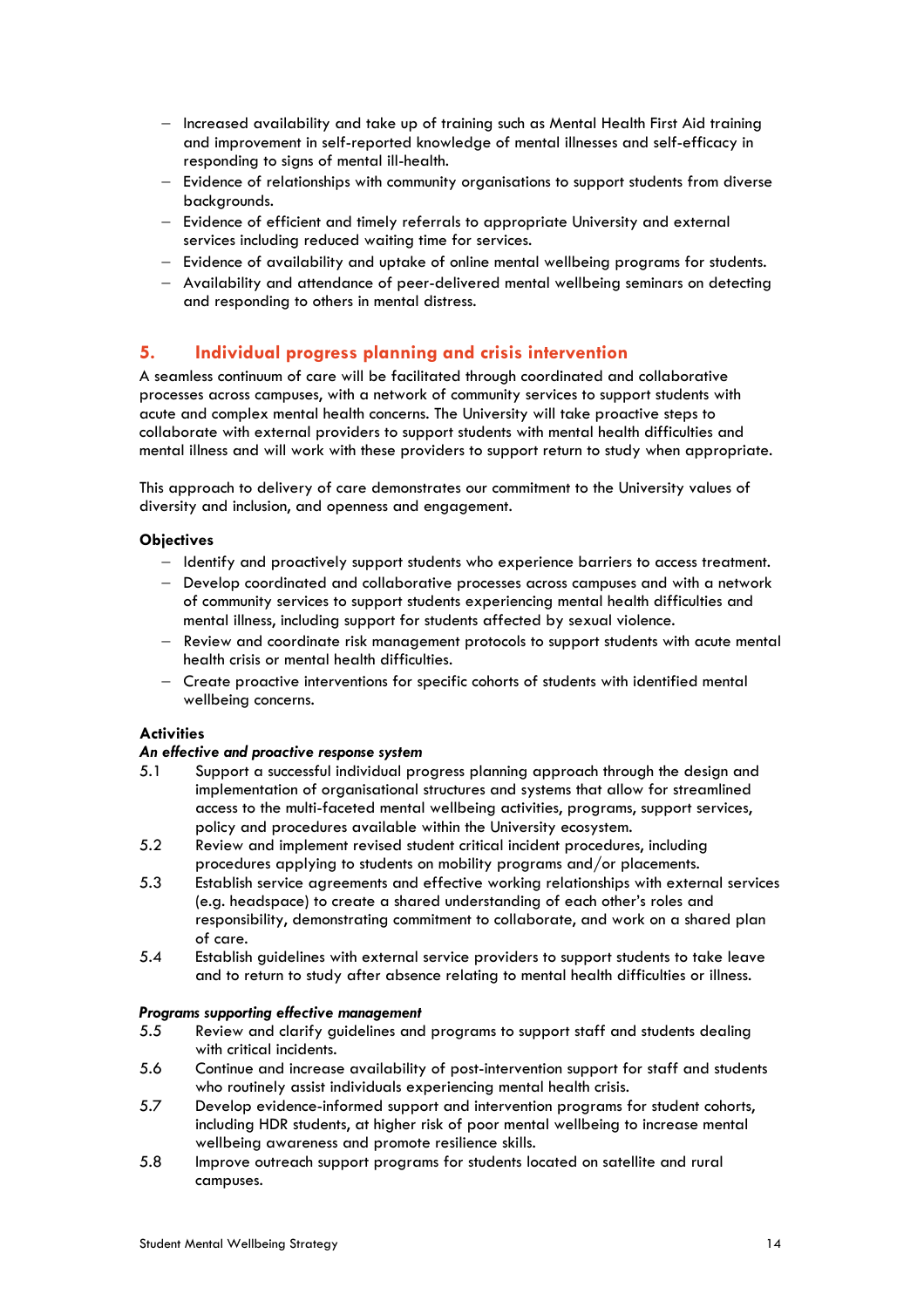5.9 Review and improve current models and levels of service provision at the University counselling service.

#### **Measures of success**

- Evidence of working service agreements with external providers.
- Establishment of guidelines to support students return to study from absence relating to mental health difficulties.
- Evidence of increased post-intervention support and outreach support programs, and evaluation of effectiveness through feedback survey.
- Evidence of increased support offered to cohorts with higher risk of poorer mental wellbeing (e.g. international students<sup>32</sup>, Aboriginal and Torres Strait Islander students, LGBTQIA+ students, postgraduate research (HDR) students<sup>45</sup>, students with disability, students with caring responsibilities and students affected by sexual violence).
- Improved rate of students returning to study following suspension due to mental illness.
- Establishing and maintaining appropriate ratio of mental health professionals to students.

#### **6. Research, innovation and evidence-informed action**

Research, innovation and evidence-informed action underpin every element of the framework, ensuring continued monitoring and development of effective and sustainable strategies. We will undertake rigorous and systematic evaluation of interventions and services to guide the formulation of mental wellbeing practices and policies and contribute to the relevant fields of research.

This approach to research and evidence-informed action demonstrates our commitment to the University value of respect and integrity.

#### **Objectives**

- Establish the University of Sydney as an engaged and innovative educational and research institution that is committed to delivering evidence-based, effective and sustainable strategies.
- Integrate research and evidence-informed action as business-as-usual in implementation of the Student Mental Wellbeing Strategy.

#### **Activities**

#### *A research-informed practice model*

- 6.1 Establish a steering committee and an advisory group consisting of world-leading University of Sydney experts to ensure research and innovation contribute evidence to guide formulation of mental wellbeing policies and practices.
- 6.2 Formalize and facilitate collaboration between research and clinical expertise of staff in support services.

#### *A commitment to evaluation and dissemination of learning*

- 6.3 Trial and evaluate the effectiveness, acceptability and feasibility of initiatives within the education setting over two and three-years cycle.
- 6.4 Disseminate research on evaluated sector-wide good practice through published literature, knowledge exchange platforms, and conferences on university mental health.
- 6.5 Undertake rigorous and systematic evaluation of interventions and services to continuously guide the formulation of mental wellbeing practices and policies.
- 6.6 Establish evidence-informed criteria to evaluate all University mental wellbeing programs, with a focus on rigorous empirical design in data collection, analysis and dissemination of epidemiological information. 34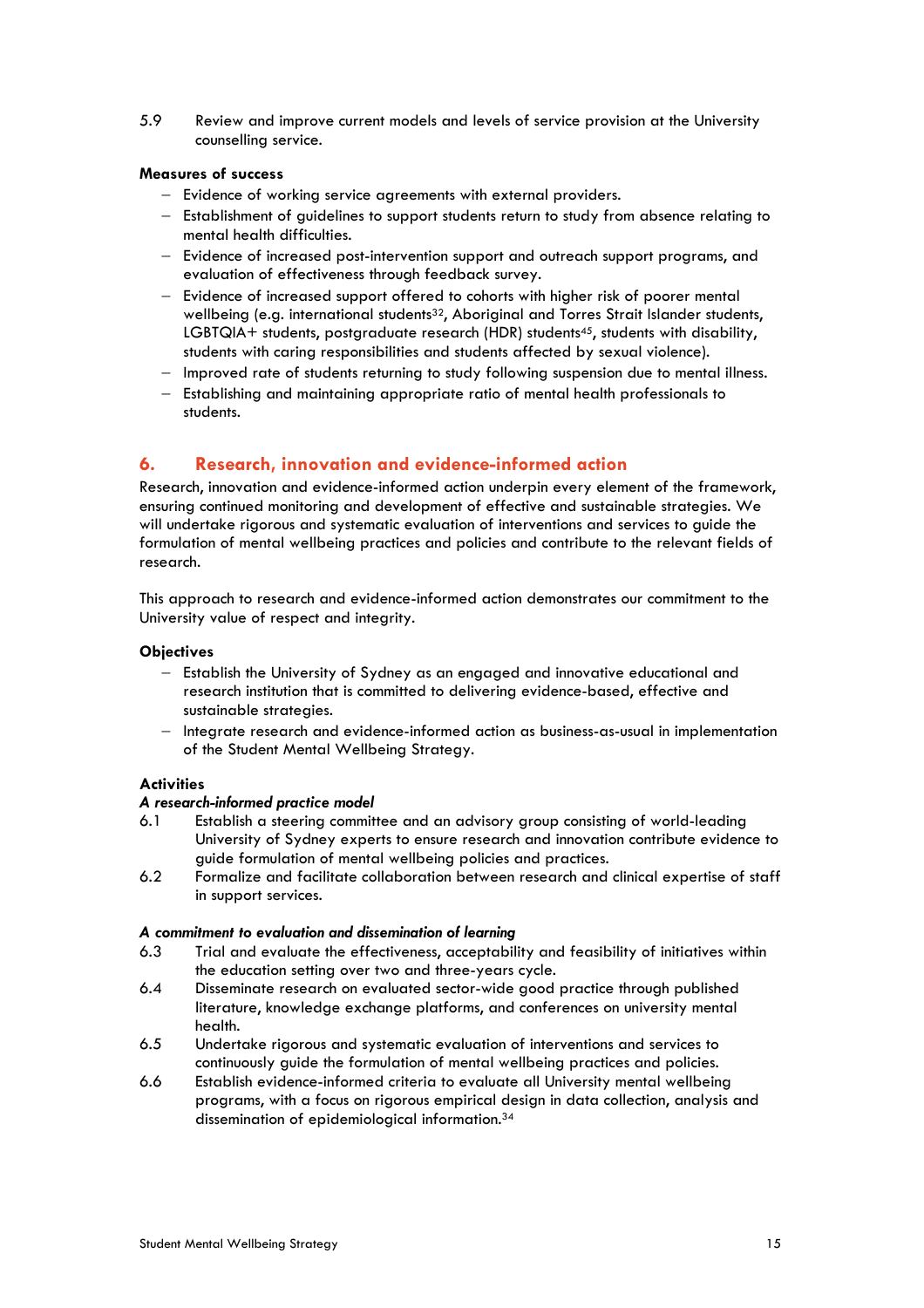#### **Measures of success**

- Evidence of engagement, evaluation, and research-informed guidance provided by the Student Mental Wellbeing Steering Committee and the Student Mental Wellbeing Advisory Group.
- Design and implementation of future mental wellbeing strategies based on systematic evaluation of strategic activities with baseline and post-intervention measurements.
- Policy development and review draws from data collected from previous activities to enhance outcomes for student experience and the wider university community.
- Evidence of processes that facilitate staff in engaging with and contributing to the mental wellbeing at the University.
- Establishment of an in-built evaluation framework to drive design and approval of new initiatives and programs.
- Recognition of the University as a leader in research and best practice in mental wellbeing.

### **Enablers of Mental Wellbeing**

A whole-of-University approach to mental wellbeing requires commitment to ongoing review and improvement, embedded across the whole institution and evident in practice, processes, behaviours and culture. <sup>34</sup> The following enablers will underpin the successful implementation of the Strategy.

#### **Innovative and evidence-based use of e-technology**

Project Synergy (being delivered by InnoWell Pty Ltd, a joint venture between the University of Sydney and PwC [Australia]) provide an e-mental health system that harnesses new technologies to provide an integrated mental health care system.<sup>9</sup> Recent research indicates that the e-technology offers personalized and seamless support to young people, empowering them to seek help by creating customised health profiles and facilitating referral to relevant resources and services.<sup>9</sup> The e-health technology assists in forming a coordinated campus-wide system that enables early identification of changes in mental wellbeing, alerting support services and providing assistance with case-management. The online mental health platform also assists mental health professionals by fast-tracking assessment and providing immediate and relevant referral pathways and resources. To continue establishing the University of Sydney as a leading research and educational institution that undertakes globally relevant and beneficial research, we will partner with the Matilda Centre for Research in Mental Health and Substance Use, the Brain and Mind Centre, InnoWell and Project Synergy and other services providers such as Sonder Australia to provide coordinated and evidence-based care for our students. Insights gained through analysis of the data that is provided through these platforms will inform further initiatives and enable adjustments to the provision of care tailored to student needs.

The University of Sydney will also encourage collaboration and dissemination of learning between research and practice and embed rigorous and systematic evaluation of services and interventions. This will allow research and innovation to shape the formulation of wellbeing enhancing policies and practices across the organisation.

#### **Student voice and student engagement through partnership**

One of four key components of empowering students with mental health difficulties, as identified by the World Health Organisation (WHO), is the autonomy agency in decisionmaking. Student-institutional partnerships are essential to creating a meaningful and impactful change on student mental wellbeing. Hence, forming such a partnership optimizes four psychosocial constructs of self-efficacy, belonging, emotional regulation and wellbeing.<sup>46</sup>

Empowering students to participate in shaping the University approach to mental wellbeing means that we must seek to understand the beliefs, insights, needs and experiences of our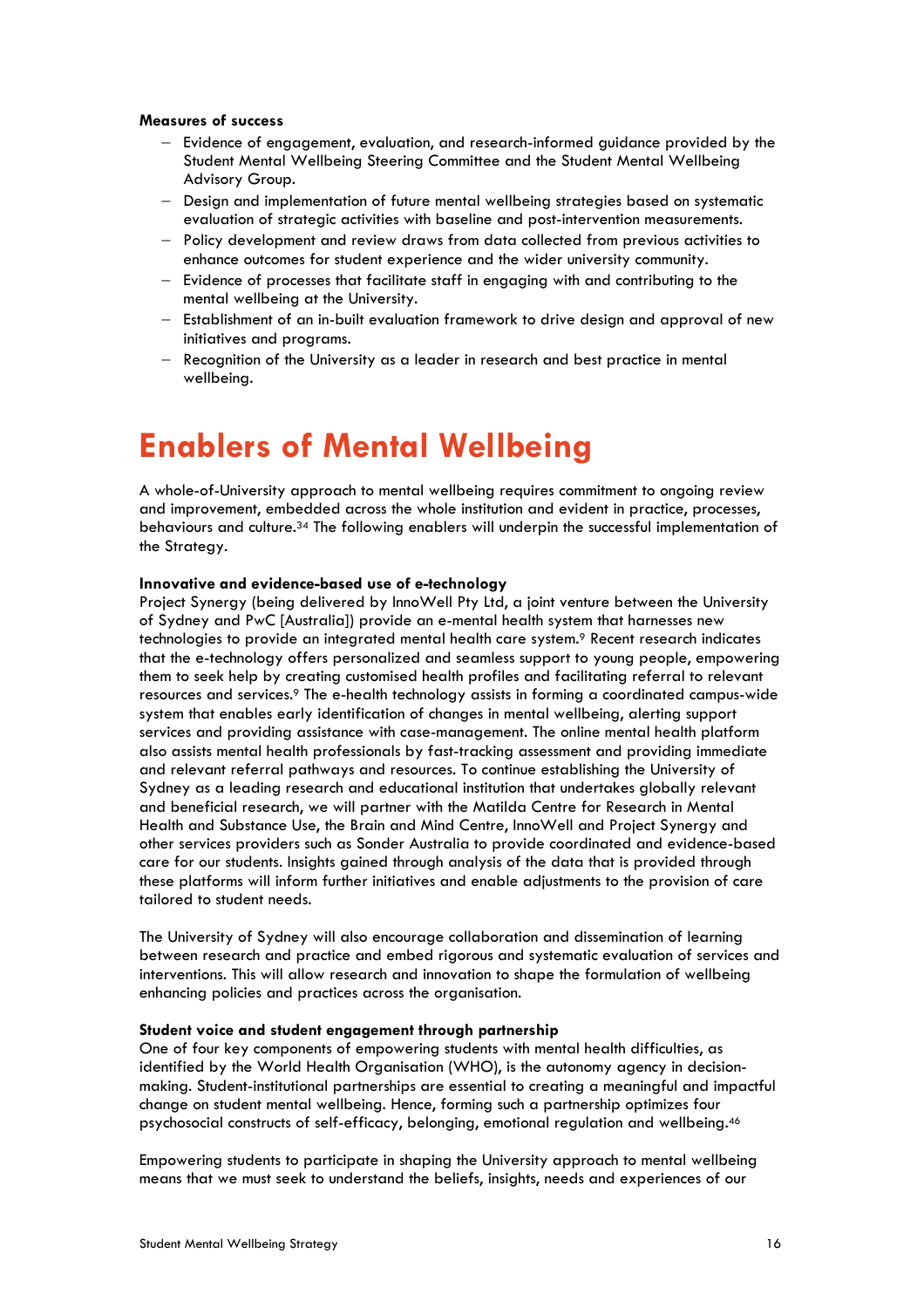students. The student voice is a vital element in the evidence base, alongside other research, and by synthesizing and triangulating available evidence, interventions and strategies can be more targeted, relevant and effective.

To date, through the Student Experience Program, the University has consulted 9,954 students through range of methods. Partnering with students also involves strengthening relationships with student-led and student-facing organisations who enhance the student experience through co-/extra-curricular activities, facilities, training and resources and can provide insights into student needs for mental wellbeing. For example, USU's orientation events and transitional support can enhance commencing students' sense of belonging through socialization and acculturation, and clubs and societies provide important forums for peer engagement in the university. SUSF's provision of sport facilities and activities are crucial in supporting a holistic approach to mental wellbeing. Their capacity for delivering first-aid training and potential delivery of Mental Health First Aid is a key component of enhancing physical safety and mental wellbeing resources at the University. The SRC and SUPRA provide essential advice directly to students through caseworker support; the SRC supports the student voice and sense of community through their collectives and the weekly student newspaper. These organisations contribute to a vibrant campus community that contributes to student mental wellbeing.

In future, the process of student engagement through partnership, where students and the institution form joint decision-making on both process and outcomes, will be facilitated through effective partnerships with student groups and will be coordinated by the Pro-Vice Chancellor (Student Life) in the Deputy Vice-Chancellor (Education) Portfolio. The approach will be informed by the Advance Higher Education Framework on "Student Engagement through Partnerships", which although mainly concerned with curriculum design and pedagogy, is recognised across the higher education sector as best evidenced-informed approach.<sup>47</sup>

#### **New operating model to deliver cohesive, integrated, and inclusive support services**

Ensuring a cohesive and holistic approach to mental wellbeing across the organisation is essential to avoid misunderstanding between support services teams and inconsistencies in the design and delivery of interventions. Improved digital infrastructure and a re-envisioned student-centric support services model will focus on clear and effective communication that result in students receiving consistent messages, a cohesive vision, and timely treatment. This includes improved access to direct support within the faculties and schools. Additionally, a reenvisioned support services model, underpinned by e-technology and fit-for-purpose digital infrastructure, will provide a coordinated response and an effective triage system to ensure students reach the most appropriate services. The cohesive model must be then supported across the university to bridge the gaps between support service teams, academic teams and other professional services.

Building effective relationships with external service providers (e.g. headspace) is also an important enabler for a university community focused on promoting mental wellbeing. Collaboration between organisations is necessary to ensure that individuals receive consistent, safe, effective, integrated care and support. Good practice, particularly in the case of acute and complex mental illnesses, is to mobilize all the support available to an individual. This practice will be built into the re-envisioned support services model and will be facilitated through e-technology and an effective digital infrastructure.

Students may face additional barriers to mental wellbeing due to their background, aspects of identity, mode and level of study, or relationship to their campus and university. A student's unequal experience of challenges can exhaust even higher levels of resources, resilience and self-management skills. This means that we need greater understanding of the needs of specific student cohorts so that targeted support, evidence-based where possible, can be provided. This will involve training and education for staff and students provided by University support services to develop cultural literacy, including cultural safety, and the delivery of additional interventions specific to the inequality individual students might face.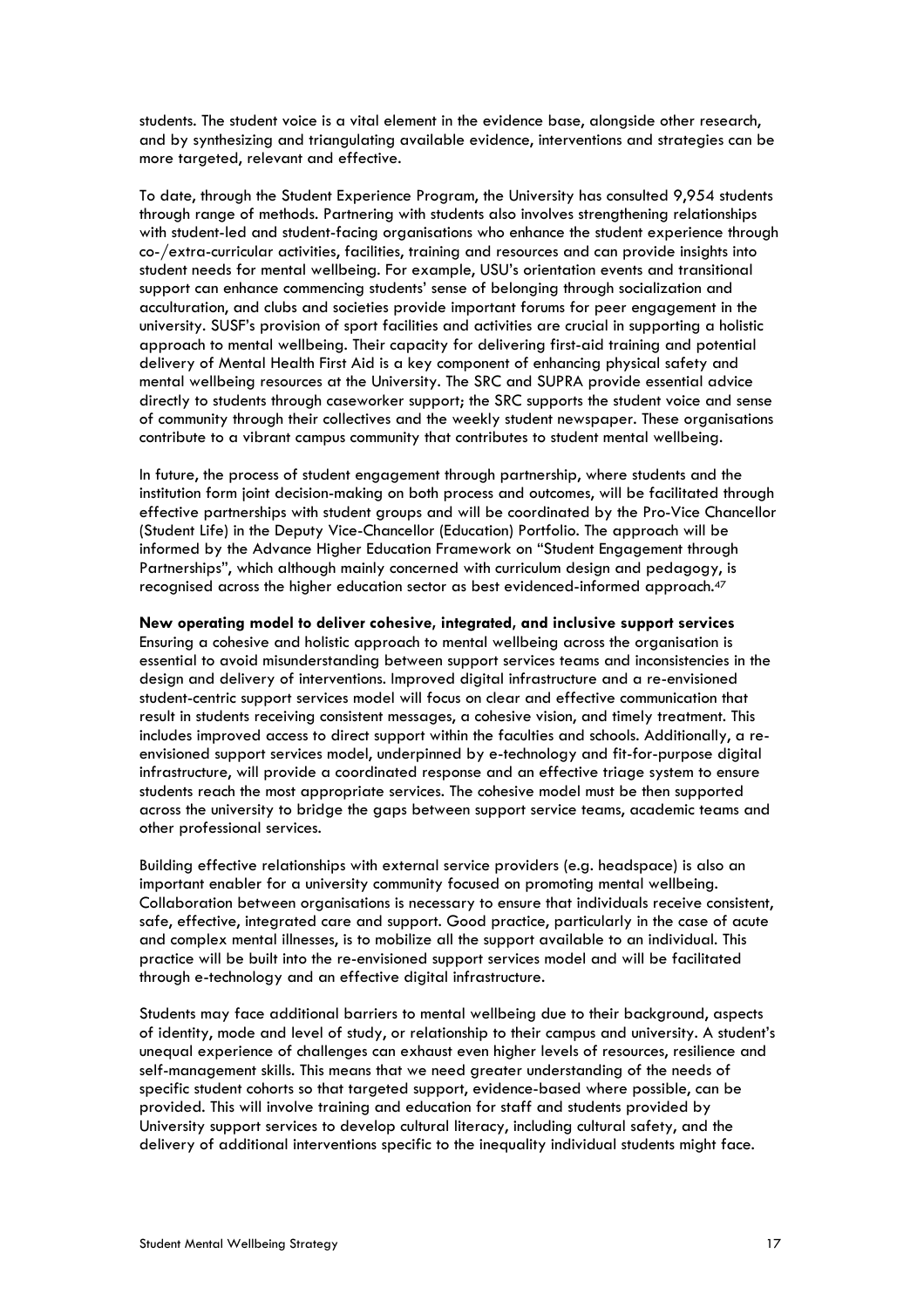In addition to culturally safe university support services, it is important for students to experience an inclusive and safe environment. We aim to promote a welcoming and safe culture that can assist students in building meaningful relationships and feel a genuine sense of belonging at the University. Built into the new operating model for staff training and student support services is a commitment to understanding a range of needs and experiences of student populations, aiming to develop specific interventions that enable meaningful connections and the promotion of mental wellbeing for specific student groups, including international students, Aboriginal and Torres Strait Islander students, LGBTQIA+ students, students with disability, and students with caring responsibilities.

The University of Sydney is also committed to ensuring that curriculum design takes a holistic and inclusive view of learners, using evidence-informed practice and scaffolding to enable all students to develop knowledge, skills and academic self-efficacy. Similarly, the University is also committed to ensuring staff are well-equipped to promote and support inclusive learning environments for all students where diversity of identity and experience is welcomed and valued. This follows from our vision to frame each part of the student life to support the mental wellbeing of all students and enable them to thrive and flourish.

### **Implementation and Evaluation**

The Student Mental Wellbeing Advisory Group will have the responsibility for monitoring implementation and the periodic evaluation of this strategy. The Advisory Group will consist of University students, staff, world-leading experts in mental wellbeing, and key University stakeholders. This process will be led by the Pro Vice-Chancellor (Student Life) and overseen by the Deputy Vice-Chancellor (Education).

For detail of the implementation plan, see Appendix 2.

### **Acknowledgement of Expert Advice**

The Office of the Deputy Vice-Chancellor (Education) would like to recognise and thank the following individuals and organisations who contributed to the development of this strategy:

Tracey Davenport, Director of Research, Project Synergy Research & Development Group Professor Ian Hickie, Co-Director, Health and Policy *Brain and Mind Centre*

Professor Nick Glozier *Central Clinical School | Brain and Mind Centre Faculty of Medicine and Health*

Professor Caroline Hunt *School of Psychology*

Professor Maree Teesson, Centre Director Associate Professor Cath Chapman, Director, Research Development and Strategy Dr Lexine Stapinski, Clinical Psychologist, Program Lead, Intervention and Implementation Associate Professor Nicola Newton, Director, Prevention Research Dr Erin Kelly, Clinical Psychologist, Postdoctoral Research Fellow *Matilda Centre for Research in Mental Health and Substance Use*

Associate Professor Megan Williams (Wiradjuri), Research Lead and Assistant Director Associate Professor Christine Evans (Wiradjuri) *National Centre for Cultural Competence*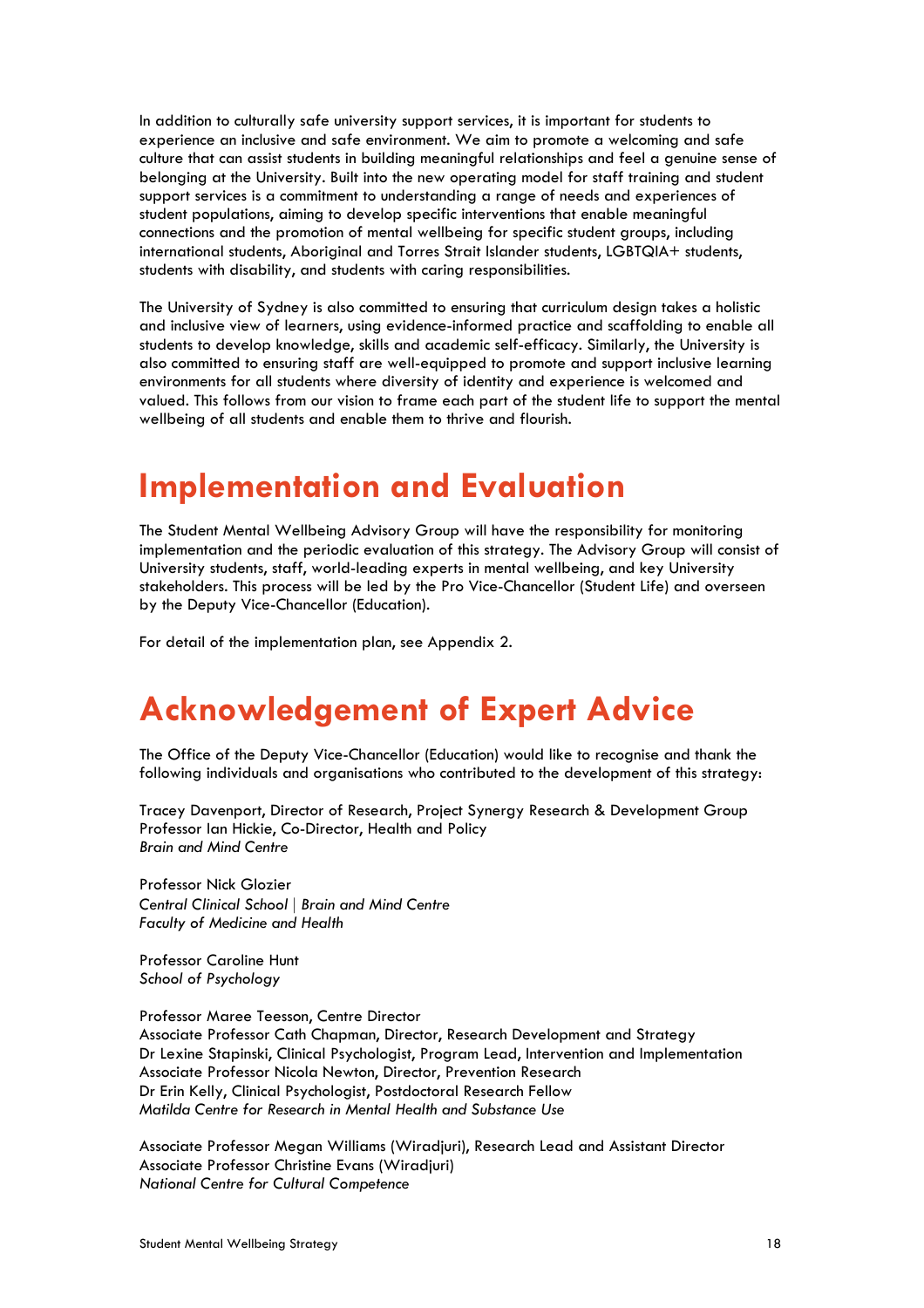Associate Professor Peter McCallum *Registrar and Academic Director, Education Policy and Quality*

Professor Tim Soutphommasane, Director *Culture Strategy*

Ms Julia Cohen, Director *Safety Health & Wellbeing*

Mark Try, Director *Student Support Services*

*University of Sydney Union (USU)*

*Students' Representative Council (SRC)*

*Sydney University Postgraduate Representative Association (SUPRA)*

*Sydney Uni Sport & Fitness (SUSF)*

We would also like to thank the following individuals for their contributions: Janice Tang (Research Assistant, Student Experience Program), Lydia Dutcher (Program Manager, Student Life), Karen Allen (Stream Lead, Access to Essential Support Services, Student Experience Program), Amber Colhoun (Program Manager, Access to essential Support Stream, Student Experience Program), Kim Burdett (Stream Lead, Experience Design & QI, Student Experience Program), and Tristan Enright (Stream Lead, Learning Experiences, Student Experience Program).

### **Contact**

Professor Susanna Scarparo Pro Vice-Chancellor (Student Life) Office of the Deputy Vice-Chancellor (Education)

Level 4, F23 Administration Building Corner of Eastern Avenue and City Road The University of Sydney NSW 2006 +61 2 9036 6377

susanna.scarparo@sydney.edu.au

sydney.edu.au

CRICOS 00026A

<sup>1</sup> World Health Organization. (2001a). *Strengthening mental health promotion.* Geneva: World Health Organization. (Fact sheet, No. 220).

<sup>2</sup> Huppert, F.A., & So, T.T.C. (2013). Flourishing across Europe: application of a new conceptual framework for defining well-Being. Social Indicators Research 110, 837-861. DOI: 10.1007/s11205-011-9966-7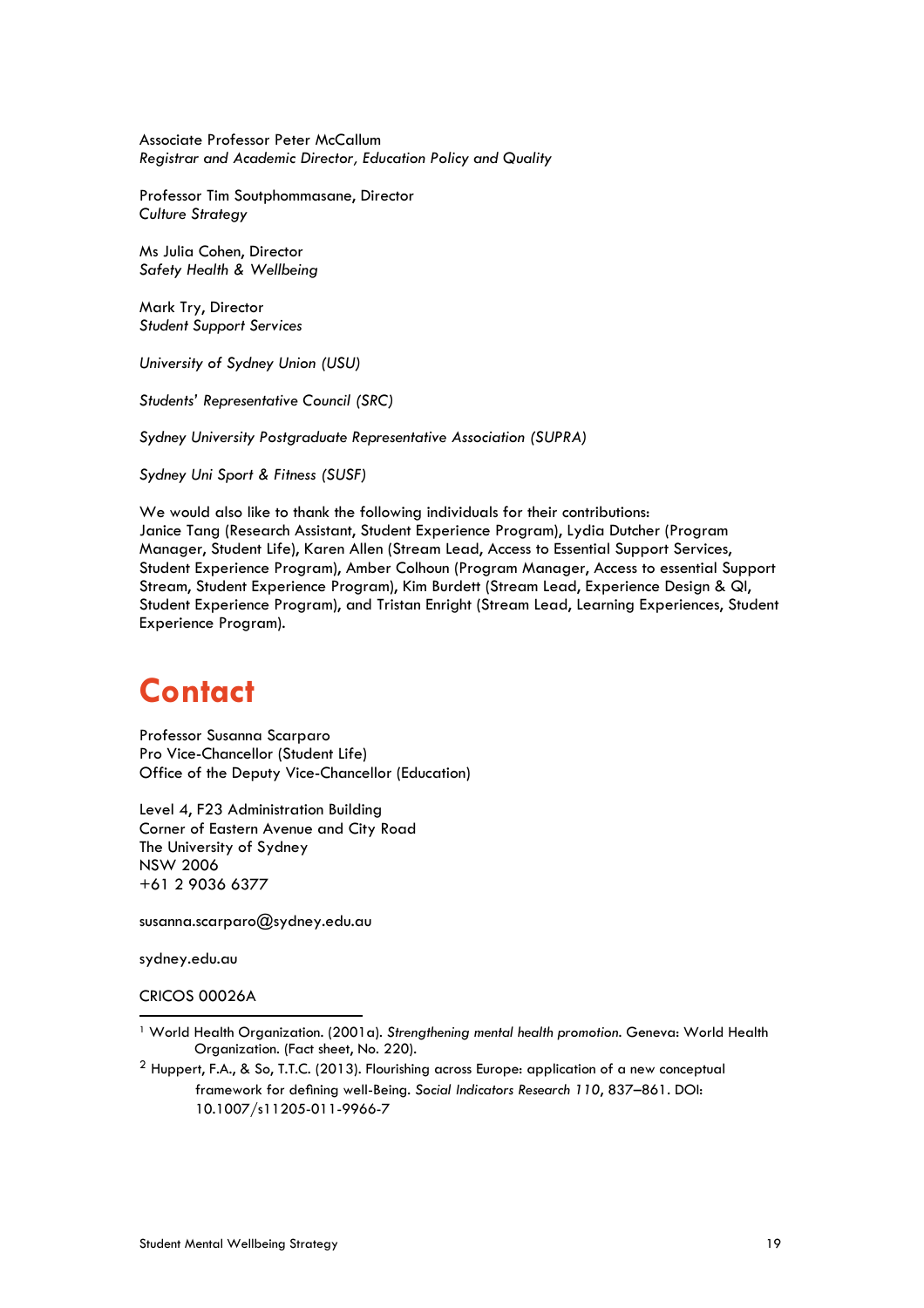- <sup>3</sup> Keyes, C.L.M. (2005). Mental illness and/or mental health? Investigating axioms of the complete state model of health*. Journal of Consulting and Clinical Psychology 73*(3), 539–548. DOI: 10.1037/0022-006X.73.3.539
- <sup>4</sup> Ryan, R.M., & Deci, E. L. (2001). On happiness and human potentials: a review of research on hedonic and eudaimonic well-being. *Annual Review of Psychology, 52*(1), 141-166. DOI: 10.1146/annurev.psych.52.1.141
- <sup>5</sup> World Health Organisation. (2001b). *Mental health: New understanding, new hope. The World Health Report*. Geneva, Switzerland: World Health Organization. Retrieved from https://www.who.int/whr/2001/en/
- <sup>6</sup> Hughes, G. & Spanner, L. (2019). *The University Mental Health Charter* [pdf file]. Retrieved from the Student Minds website: https://www.studentminds.org.uk/charter.html.
- $7$  Australian Government, Department of Education and Training (2018). Release of the Final Report Improving retention, completion and success in higher education*.* Retrieved from https://www.education.gov.au/news/release-finalreport-improving- retention-completion-andsuccess-higher-education
- <sup>8</sup> Brooker, A., McKague, M., & Phillips, L. (2019). Implementing a whole-of-curriculum approach to student wellbeing. *Student Success 10*(3), 55-63. DOI: **https://doi.org/10.5204/ssj.v10i3.1417**
- <sup>9</sup> Hickie, I.B., Davenport, T.A., & Burns, J.M. (2019). Project Synergy: co-designing technologyenabled solutions for Australian mental health services reform. *Medical Journal of Australia 211*(7 Supp).
- <sup>10</sup> Gore, F.M., Bloem, P.J.N., Patton, G.C., Ferguson, J., Joseph, V., Coffey, C., Sawyer, S.M., & Mathers, C.D. (2011). Global burden of disease in young people aged 10–24 years: a systematic analysis. *The Lancet*, *377*(9783), 2093-2102. DOI: 10.1016/s0140- 6736(11)60512-6
- <sup>11</sup> Mission Australia & Black Dog Institute. (2017). *Youth Mental health report: Youth survey 2012-2016*. Retrieved from https://blackdoginstitute.org.au/docs/default-source/research/evidence-andpolicy-section/2017-youth-mental-health-report\_mission-australia-and-black-doginstitute.pdf?sfvrsn=6
- <sup>12</sup> Ryan, R.M., & Deci, E.L. (2000). Self-determination theory and the facilitation of intrinsic motivation, social development, and well-being. *American Psychologist 55*(1), 68-78. DOI: 10.1037110003-066X.55.1.68
- <sup>13</sup> Kraut, R. (2009). *What is good and why: The ethics of well-being*. London: Harvard University Press.
- <sup>14</sup> Tsouros, A., G. Dowding, J. Thompson and M. Dooris (1998). "Health Promoting Universities: Concept, experience and framework for action."
- <sup>15</sup> University of British Columbia (2015). Okanagan Charter: An International Charter for Health Promoting Universities and Colleges. Vancouver, Canada, University of British Columbia.
- <sup>16</sup> The University of Sydney. (2011). *University's Strategic Plan 2011-2015 Green Paper.*
- <sup>17</sup> The University of Sydney. (2014). *Student Wellbeing Report*. Student Wellbeing Working Group.
- <sup>18</sup> The University of Sydney. (2018). A Strategy for the Student Experience at the University of Sydney. DVC Education.
- <sup>19</sup> The University of Sydney. (2019). Vision and values. Retrieved 13 December 2019, from https://sydney.edu.au/about-us/vision-and-values.html
- <sup>20</sup> Prevention United. (2019). Mental health versus mental illness. Retrieved from https://preventionunited.org.au/prevention-basics/mental-health-versus-mental-illness/**.**
- <sup>21</sup> Seligman, M. (2018). PERMA and the building blocks of well-being. *The Journal of Positive Psychology 13*(4), 333-335. DOI: 10.1080/17439760.2018.1437466
- <sup>22</sup> Teesson, M., Slade, T., & Mills, K. (2009). Comorbidity in Australia: findings from the 2007 National Survey of Mental Health and Wellbeing. *Australian and New Zealand Journal of Psychiatry 43*(7), 606-614. DOI: https://doi.org/10.1080/00048670902970908
- <sup>23</sup> Baik, C., Larcombe, W., Brooker, A., Syn, J., Allen, L., Brett, M., & James, R. (2016). *Enhancing Student*  Wellbeing: A framework for promoting student mental wellbeing in universities [pdf document]. Retrieved from www.unistudentwellbeing.edu.au.
- <sup>24</sup>Commonwealth of Australia. (2017). *National Strategic Framework for Aboriginal and Torres Strait Islander Peoples' Mental Health and Social and Emotional Wellbeing.* Canberra: Department of the Prime Minister and Cabinet.
- <sup>25</sup> Petrie, K., Joyce, S., Tan, L., Henderson, M., Johnson, A., & Nguyen, H., Modini, M., Groth, M., Glozier, N., & Harvey, S.B. (2017). A framework to create more mentally healthy workplaces: A viewpoint. *Australian & New Zealand Journal of Psychiatry 52*(1), 15-23. DOI: 10.1177/0004867417726174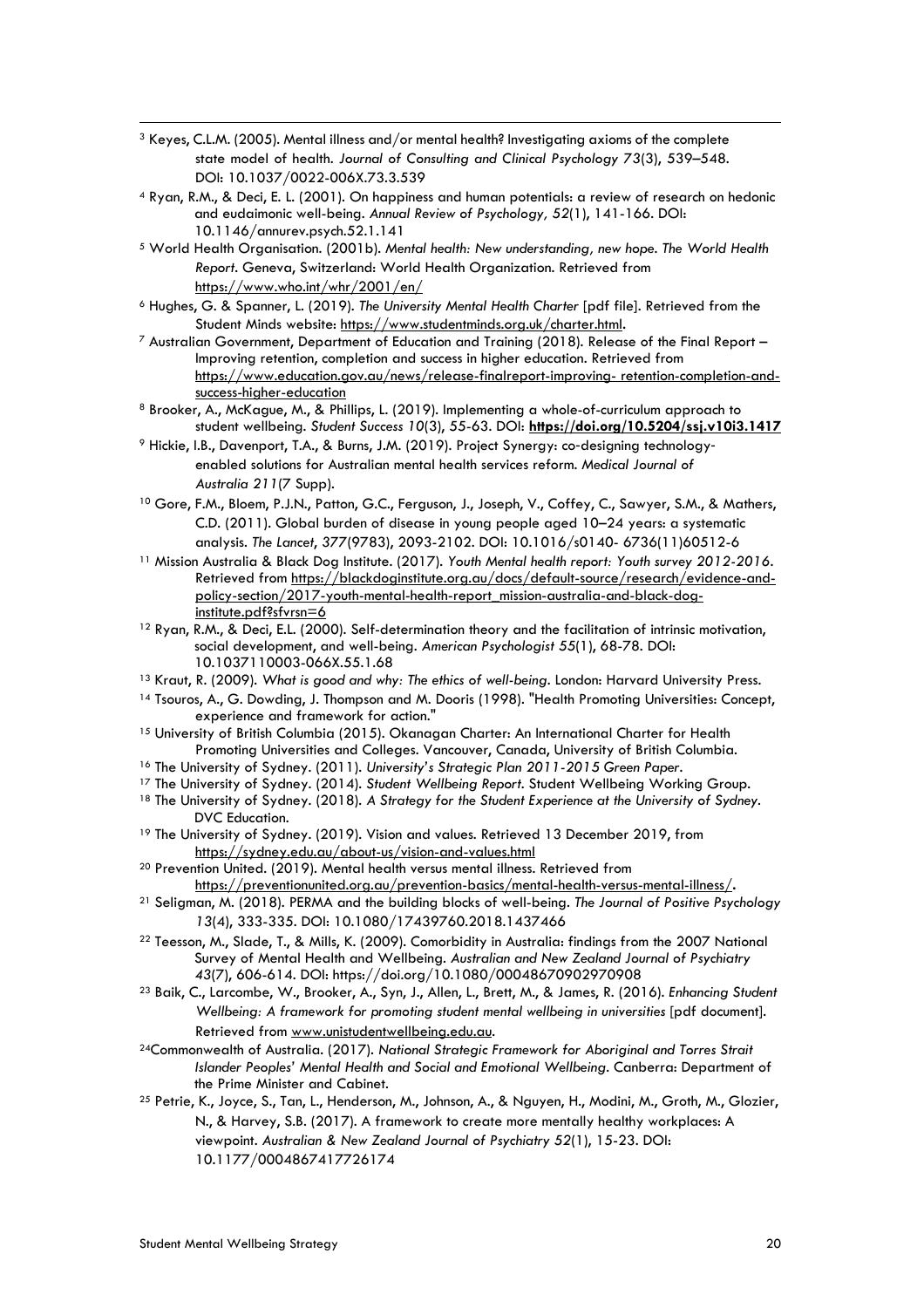- <sup>26</sup> Canadian Association of College and University Student Services and Canadian Mental Health Association. (2013). *Post-Secondary Student Mental Health: Guide to a Systemic Approach.* Retrieved from https://www.cacuss.ca/files/Resources/P4\_PSSMH.pdf**.**
- <sup>27</sup> Hickie, I.B. (2019). Moving beyond stepped care to staged care using a novel, technology-enabled care model for youth mental health. *The Medical Journal of Australia 211*(9), 404-405. DOI: 10.5694/mja2.50379
- <sup>28</sup> Hickie, I.B., Scott, E.B., Cross, S.P., Iorfino, F., Davenport, T.A., Guastella, A.J., Naismith, S.L., Carpenter, J.S., Rohleder, C., Crouse, J.J., & Hermens, D.F. (2019). Right care, first time: a highly personalized and measurement-based care model to manage youth mental health. *Medical Journal of Australia 211*(9 Supp).
- <sup>29</sup> Maymon, R., Hall, N.C., & Harley, J.M. (2019). Supporting first-year students during the transition to higher education: the importance of quality and source of received support for student wellbeing. *Student Success 10*(3), 64-75. https://doi.org/10.5204/ssj.v10i3.1407
- <sup>30</sup> Agnew, M., Poole, H., & Khan, A. (2019). Fall break fallout: exploring student perceptions of the impact of an autumn break on stress. *Student Success 10*(3), 45-54. DOI: https://doi.org/10.5204/ssj.v10i3.1412
- <sup>31</sup> Slavin, S.J., Schindler, D.L., & Chibnall, J.T. (2014). Medical student mental health 3.0: improving student wellness through curricular changes. *Academic Medicine 89*(4), 573-577. DOI: 10.1097/ACM.0000000000000166
- 32 Tang, S., & Ferguson, A. (2014). The possibility of wellbeing: preliminary results from surveys of Australian professional legal education students. *QUT Law Review 14*(1), 27-51.
- <sup>33</sup> Brooker, A., & Woodyatt, L. (2019). 2019 special issue: Psychological wellbeing and distress in higher education. *Student Success 10*(3), i-vi. DOI: https://doi.org/10.5204/ssj.v10i3.1403
- 34 Chadwick, M. (2019). A reflection on harnessing learned optimism, resilience and team growth behaviour in order to support student groups. Student Success *10*(3), 104-111. DOI: https://doi.org/10.5204/ssj.v10i3.1410
- <sup>35</sup> João, K. A. D. R., Jesus, S. N. de, Carmo, C., & Pinto, P. (2018). The impact of sleep quality on the mental health of a non–clinical population. *Sleep Medicine 46*, 69-73. DOI: https://doi.org/10.1016/j.sleep.2018.02.010
- <sup>36</sup> Newton, J., Dooris, M. & Wills, J. (2016). Healthy universities: an example of a whole-system health promoting setting. *Global Health Promotion, 23*(1), 57–65. DOI: https://doi.org/10.1177/1757975915601037
- <sup>37</sup> Xing, D., & Bolden, B. (2019). Treading on a foreign land: a multiple case study of Chinese international students' academic acculturation experiences. *Student Success,* 10(3), 25-35. DOI: **https://doi.org/10.5204/ssj.v10i3.1406**
- <sup>38</sup> Grüttner, M. (2019). Belonging as a resource of resilience: psychological wellbeing of international and refugee students in study preparation at German higher education institutions. *Student Success*, 10(3), 36-44. DOI: https://doi.org/10.5204/ssj.v10i3.1275
- <sup>39</sup> van Agteren, J., Woodyatt, L., Iasiello, M., Rayner, J., & Kyrios, M. (2019). Make it measurable: Assessing psychological distress, wellbeing and resilience at scale in higher education*. Student Success 10*(3), 1-13. DOI: https://doi.org/10.5204/ssj.v10i3.1411
- <sup>40</sup> Gagnon, M.M., Gelinas, B.L., & Friesen, L.N. (2017). Mental health literacy in emerging adults in a university setting: distinctions between symptom awareness and appraisal. *Journal of Adolescent Research 32*(5), 642-664. DOI: 10.1177/0743558415605383
- <sup>41</sup> Larsen, T. K., Melle, I., Auestad, B., Haahr, U., Joa, I., Johannessen, J. O., Opjordsmoen, S., Rund, B.R., Rossberg, J.I., Simonsen, E., Vaglum, P., Friis, S., & McGlashan, T. (2011). Early detection of psychosis: positive effects on 5-year outcome. *Psychological Medicine 41*, 1461-1469. DOI:10.1017/S0033291710002023
- <sup>42</sup> Gilham, C., Austen, E.L., Wei, Y., and Kutcher, S. (2018). Improving mental health literacy in postsecondary students: field testing the feasibility and potential outcomes of a peer-led approach. *Canadian Journal of Community Mental Health 37*(1), 1-12. DOI: 10.7870/cjcmh-2018-002
- <sup>43</sup> National Mental Health Commission. (2014). *Contributing lives, thriving communities: Report of the National Review of Mental Health Programmes and Services*. Retrieved from https://www.mentalhealthcommission.gov.au/monitoring-andreporting/national-reports
- <sup>44</sup> Glozier, N. (2017). *Review of Evidence of interventions to reduce mental ill-health in the workplace.*  Gosford, NSW: SafeWork NSW. Retrieved from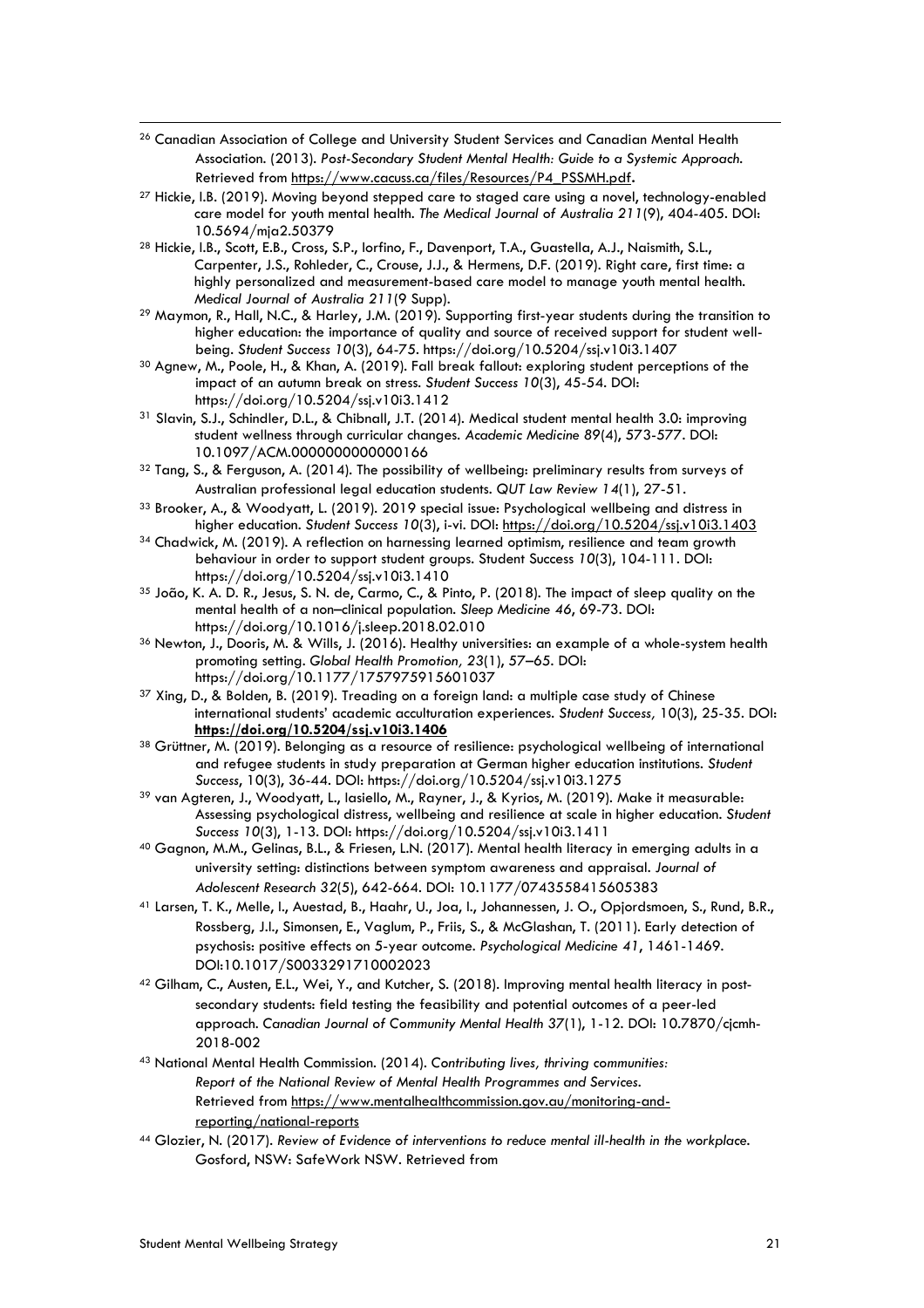https://www.safework.nsw.gov.au/\_data/assets/pdf\_file/0008/360449/SW09006-0518-418530-Review-of-Evidence-of-Interventions-to-Reduce-Mental....pdf**.**

- <sup>45</sup> Scott, H., & Takarangi, M.K.T. (2019). Measuring PhD students' well-being: are we seeing the whole picture? *Student Success 10*(3), 14-24. DOI: https://doi.org/10.5204/ssj.v10i3.1294
- <sup>46</sup> Kahu, E. R., & Nelson, K. (2018). Student engagement in the educational interface: understanding the mechanisms of student success. *Higher Education Research & Development* 37(1), 58-71. DOI: https://doi.org/10.1080/07294360.2017.1344197
- <sup>47</sup> Healey M., & Healey, R. L. (2019). Students as partners guide: student engagement through partnership. A guide to the Advance HE Framework. *AdvanceHE,* 1-19. Retrieved from https://www.advance-he.ac.uk/news-and-views/student-staff-partnership-comes-age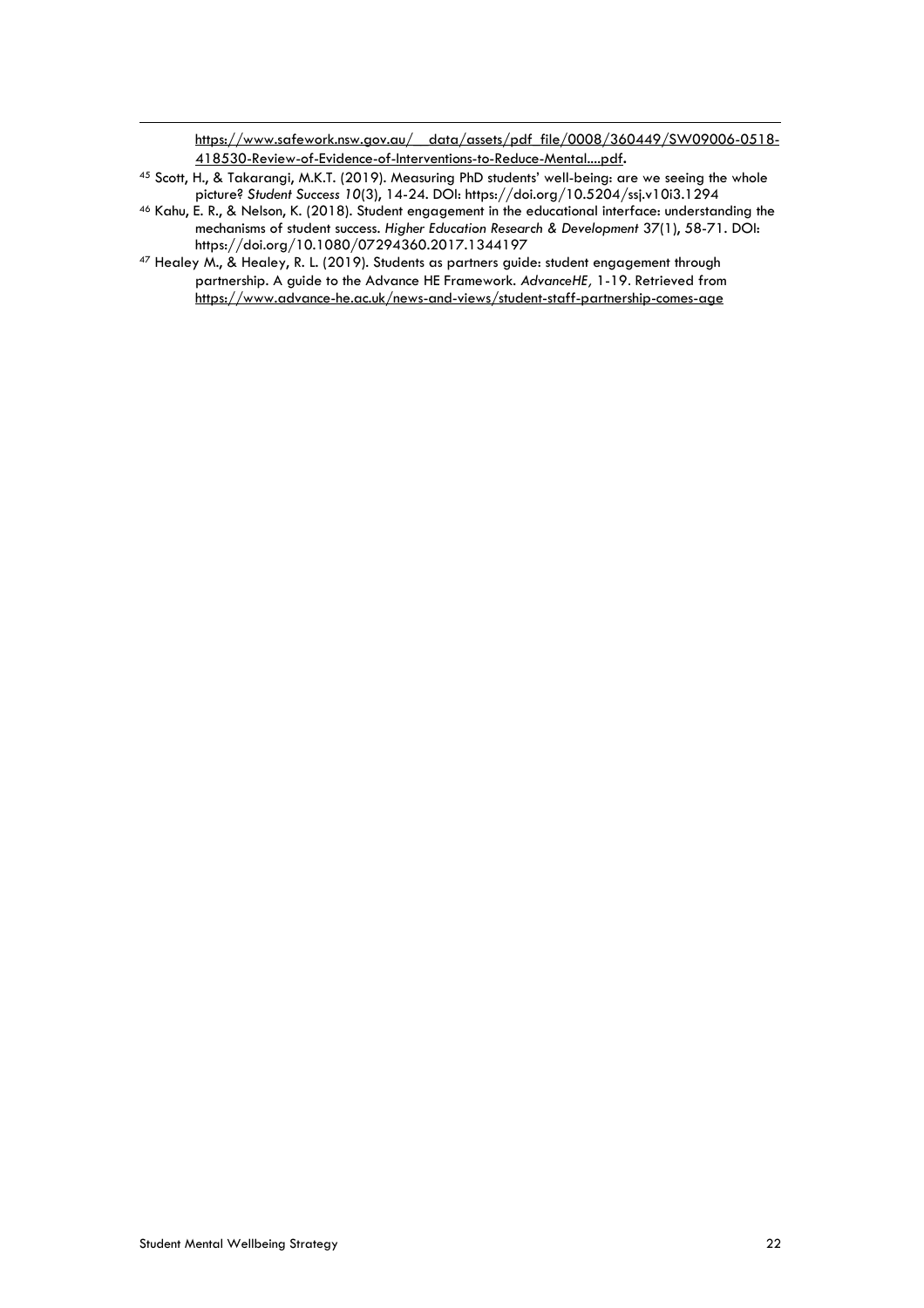### **Appendix 1 Case study – supporting student mental wellbeing during COVID-19**

The COVID-19 situation has brought the urgent need for mental wellbeing support into sharp relief across the University and wider community. In response to student needs resulting from the evolving COVID-19 situation, the DVC Education has developed and delivered targeted additional support for impacted students. These initiatives aim to provide targeted support to assist impacted students in overcoming the disruption associated with studying and living offcampus in addition to the usual support services. Initiatives include:

- Drop-in peer support for impacted students throughout the year
- Additional financial support for students through bursaries
- Additional health and wellbeing services. Access to a program of additional wellbeing services, additional remote and on campus counselling support.
- Additional online academic support services (Learning and Mathematics Learning Centres)
- Emergency grant to SRC and SUPRA for any additional legal support needed to resolve student visa and tenancy issues arising as a result of the travel restrictions.

Below, student support initiatives delivered through Student Life are discussed in more detail, including successes, challenges and learnings. These initiatives contribute to the vision set out in the wider Student Mental Wellbeing Strategy.

#### **1. Peer support advising program**

#### *Background*

The Peer support advising program has been established and delivered for the duration of 2020. Trained Peer Support Advisors have been hired as casual staff members to provide tier 1 support via online consultation to University students through email and Zoom. The team of peer support advisors are students trained in referring students to relevant information, University units and support services and can help students with a range of questions to know where to go to find the right answers, in this time of distress and uncertainty. The peer support advisors can also help students remotely via Zoom sessions. This support is open to all students and the peer support advisors are also fluent Mandarin speakers. University students can contact peer support advisors during the hours of 12noon-7pm (AEST). Peer support advisors are supervised by University staff who can escalate issues of concern to the relevant units.

Enquiries are monitored to identify students potentially at risk. Such instances are referred to the Associate Deans (Student Life) and/or relevant central support units for further, bespoke support. The program is also staffed to include the provision of a clinical psychologist who is fluent in Mandarin to provide counselling and mental wellbeing support to students and Peer Support Advisors as required, a coordinator who oversees day to day delivery and escalation of issues arising, and a supervisor who, as a registered psychologist, supports PSAs in program delivery and training.

*Semester 1*

Since 19 March 2020:

- 430 enquiries have been received with a turn around time of 24-48 hours
- The team have conducted approximately 280 1:1 zoom calls

In the second half of Semester 1, the PSA team began collaborating with Marketing & Communications to engage with students who have suspended or deferred due to changes toz study related to COVID-19. On 19 May, a WeChat group was launched for suspended and deferred students from the Faculty of Science (400 students were invited); 5 PSAs were assigned to monitor this group on a daily basis.The WeChat groups have now expanded to 11 groups with approximately 2550 students. From 28 May short zoom sessions in faculty groups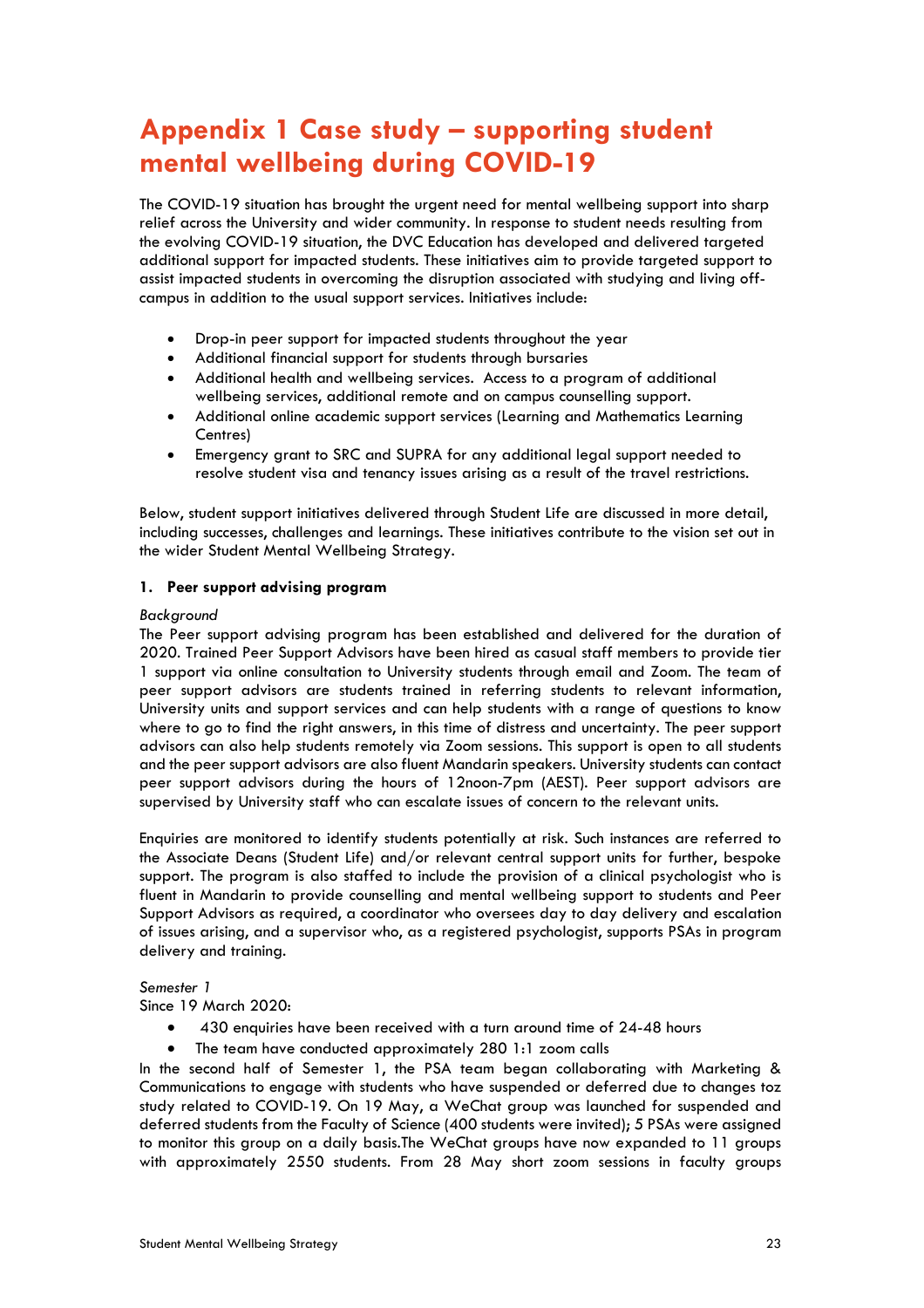commenced. Uptake has been extremely positive, for example on 26th June approximately 200 students took part across two sessions.

#### **2. General hardship bursaries – uplift in fund and managerial support in response to increased demand**

#### *Background*

Students have experienced heightened financial distress due to the bushfires in late 2019 early 2020, followed by the effects of COVID-19. This has resulted in an increase in bursary applications from domestic students, as well as the inclusion of international students in the general bursary scheme. Other financial support schemes provided as a result of COVID-19 such as the travel ban hardship support fund have raised students' awareness of the bursary scheme, thus resulting in a further increase in applications. The general bursaries fund itself has been uplifted through the wider funding supported by FAC. Due to the increased application rate overall, the bursaries area has required additional funding and bolstering to ensure successful delivery and reporting, as well as fair and efficient allocation of funding to students.

#### *Semester 1*

Bursaries awarded: 1175 students (up from 821 in the same period last year)

- 634 International students assisted
- 541 Domestic students assisted
- Over 2,500 email enquiries processed

Travel Ban Hardship applications:

- Over 5,000 applications
- Over 2, 000 awarded in main round
- Further 2,000 to be reviewed in the current round

In addition to the financial assistance provided to students, ongoing and one-off provision of Coles vouchers has been added to supplement the financial needs of students in meeting essential living expenses. 239 students have received additional assistance through this program.

#### **3. Provision of remote counselling and medical care**

#### *Background*

In response to COVID-19, Counselling and Psychological Services (CAPS) were required to quickly transition to operating a telehealth approach to service delivery. This required the addition of new contact pathways for students into the service for ease of access to appointments, changes to the administration approach for managing appointments and student contact and changes to the clinical approach and risk management to support students via a new mode of online delivery.

CAPS, the Safer Communities Office, and the University Health Service (UHS) have all provided remote consultations to students located in Australia who are in need of support. CAPS has also provided a Mandarin-language consolidated list of resources and services located in China so that staff can refer international students located in China to local services.

#### *Semester 1*

From the beginning of March to end June 2020, 2,865 clinical sessions were held, a 20% increase from the same period in 2019, and the 'show' rate also increased by 8%. The Mental Wellbeing Support Line (MWSL) commenced on 1 February 2020 (formerly known as the University Crisis Line (UCL)) and has now been extended to provide 24/7 support to students experiencing emotional distress. The number of calls received from 26<sup>th</sup> June 2020 was 552.

#### **4. Partnership with BATYR (Coronavirus Response Initiative) June to December 2020**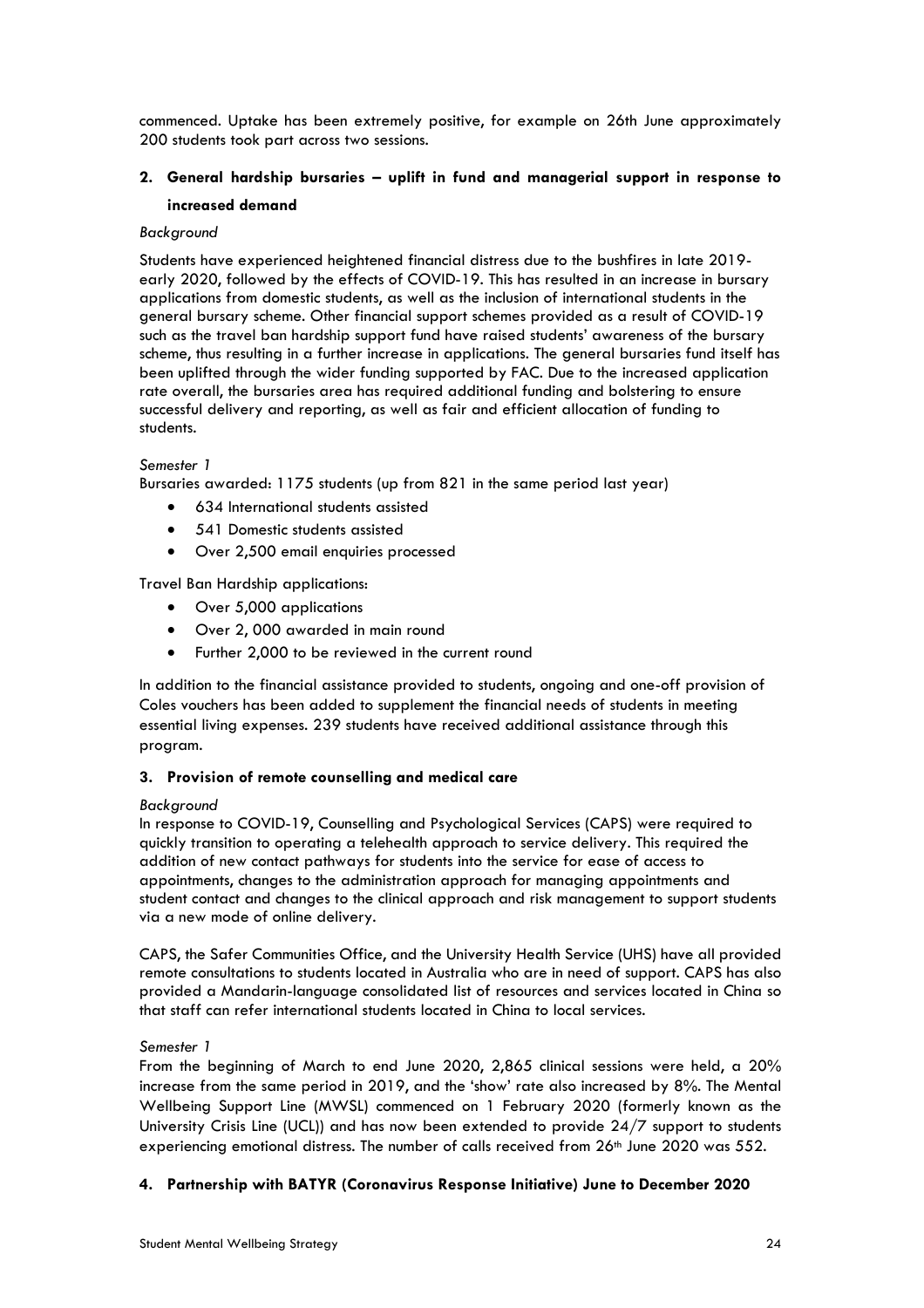#### *Background*

Batyr (**https://www.batyr.com.au/**) is a youth organisation with a focus on preventative mental health education, delivered in secondary schools and universities. Batyr run programs designed to break down misconceptions and stigma surrounding mental health and help seeking, leading to positive behavioural and attitudinal changes. To date Batyr have reached over 230,000 young people with stories of hope, recovery and resilience.

Programs for the University of Sydney during COVID-19 involve the following:

- digital peer-to-peer stories of hope and resilience to create empathy and empower students to take charge of their mental health;
- provision of engaging, structured content streamed to provide practical tips and education on how students can look out for changes in themselves and each other, increase mental health literacy and inform students on pathways which connect them to services available at a time they need it most;
- focus on increasing help-seeking behaviour and decreasing stigma in the context of mental health;
- provision of engaging content streamed to provide expert advice and guidance for university staff;
- interactive platform to equip staff with skills and confidence on how to support students experiencing mental ill health, and how to look after themselves, particularly through COVID-19;
- digital peer-to-peer events to continue to create community and connection amongst students;
- campaigns targeted to USYD community (e.g. tips on how students can take charge of their wellbeing during exam time);
- Video blogs used to engage with overseas and local students around issues faced by all students during this time;
- Development and facilitation of a safe, secure online student community hub that houses resources (ex. tips for online study), supports student engagement and provides opportunities for connection led by batyr staff.

The engagement with Batyr in 2020 will serve as a pilot that will be evaluated for potential continuation into 2021-2022.

#### *Semester 1/2*

Partnership with Batyr commenced in May 2020; planning and engagement work has been undertaken to develop a program of activities, timeline and a communications strategy. The full program (see above) will kick off in Semester 2 during orientation week and continue throughout the semester.

#### **5. Additional online academic support services (Academic Enrichment & Centre for English Teaching) and social support (STAR)**

#### *Background*

Regular programming of academic support workshops and consultations have been extended and converted to online delivery.

#### *Semester 1*

As a result of Covid-19 restrictions both the Learning Centre and Maths Learning schedule pivoted to online delivery for workshops and 1:1 consultations The total hours of Zoom delivery between 16 March and 1 July 2020 was 1019, with 2608 students reached. Speak and Connect, a series of peer-facilitated workshops designed to help commencing international students meet new friends, practice and develop English language and communication skills, and give useful tips and strategies for connecting at university, was delivered online with extended programming. The STAR Team collaborated with the University Health Service and the Library to deliver sessions for group study, mindfulness and meditation, and other practical skills such as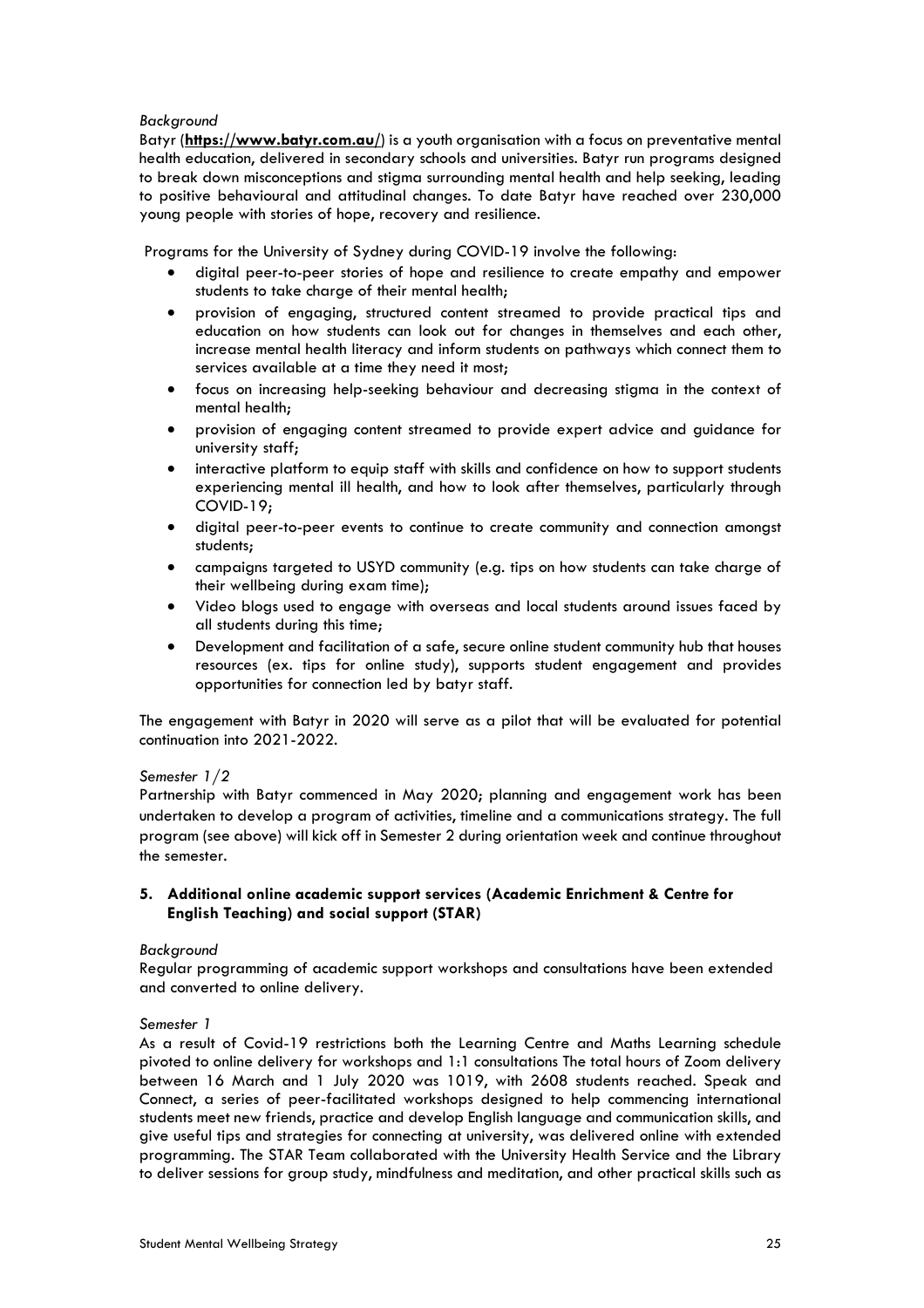home cooking and budget management. A calendar of events provided from these units, together with the Library, will be delivered during the semester break to enhance student engagement in this period.

#### **6. SRC & SUPRA Funding**

SRC & SUPRA have each been provided with an emergency grant to provide additional legal support needed to resolve student visa and tenancy issues arising as a result of the travel restrictions.

#### **7. Design and pilot: Mental wellbeing app for Chinese students**

An app focussing on supporting the mental wellbeing of Chinese students is currently in development by Dr Isabella Choi, a Postdoctoral Research Associate at the Brain and Mind Centre. The personalised mental health risk screening and feedback app aims to support Chinese international students with challenges faced in seeking help for mental health (including stigma, low mental health literacy, and not knowing where to seek help). The app is designed to improve mental health awareness and help-seeking among this group of international students. Given the current uncertain situation and heightened threat to students' mental wellbeing – particularly international students who are separated from family – the timing is opportune to pilot this app as part of the COVID-19 related support for students. The one-year project involves two stages:

- 1) Co-design of the app with international students and building the app (with the view of potentially being compatible with myuni in the future);
- 2) Pilot testing the app to test whether it improves help-seeking attitudes and intentions for international students.

The design and pilot involve a collaboration with the Peer support advisors; this group is primarily made up of international students from China who are well placed for recruitment to participate in voluntary co-design workshops.

#### *Semester 1/2*

The app has been in the planning and development phases throughout Semester 1, with a pilot program planned for Semester 2.

#### **8. Other activities**

The Student Life team has provided training and professional development for staff working across the initiatives in this document as well as staff working in related initiatives in other units. This training covers topics such as maintaining appropriate boundaries, risk mitigation, communicating with empathy, and appropriate escalation procedures in cases of critical incidents.

#### **Key outcomes and learnings**

COVID-19 has presented ongoing challenges due to the uncertainty and stress associated with this difficult situation. The situation has required near-constant innovation and greater precision in program delivery, reporting, evaluation, and iterative development. Key challenges include coordination of communication to students across teams in an environment of information overload, adapting existing systems quickly and effectively, and meeting the ever-changing and emergent needs of students.

Through delivery of the above programs and initiatives, the Student Life team has used resulting data to evaluate these new and adapted programs to determine optimal next steps for Semester 2, including identifying support needs for specific cohorts through the transition to Semester 2 and beyond. Student Life has developed new collaborative relationships across delivery units to use resources more effectively and draw upon the strengths in different teams. From the beginning, new programs are designed to be adaptable to new direction in the spirit of a proactive response to student needs. Now more than ever, we can see the importance of new approaches that are built on collaboration and ease of navigation for students. We intend for the challenges of the COVID-19 period and formal evaluation of approaches taken to inform implementation of the Student Mental Wellbeing Strategy.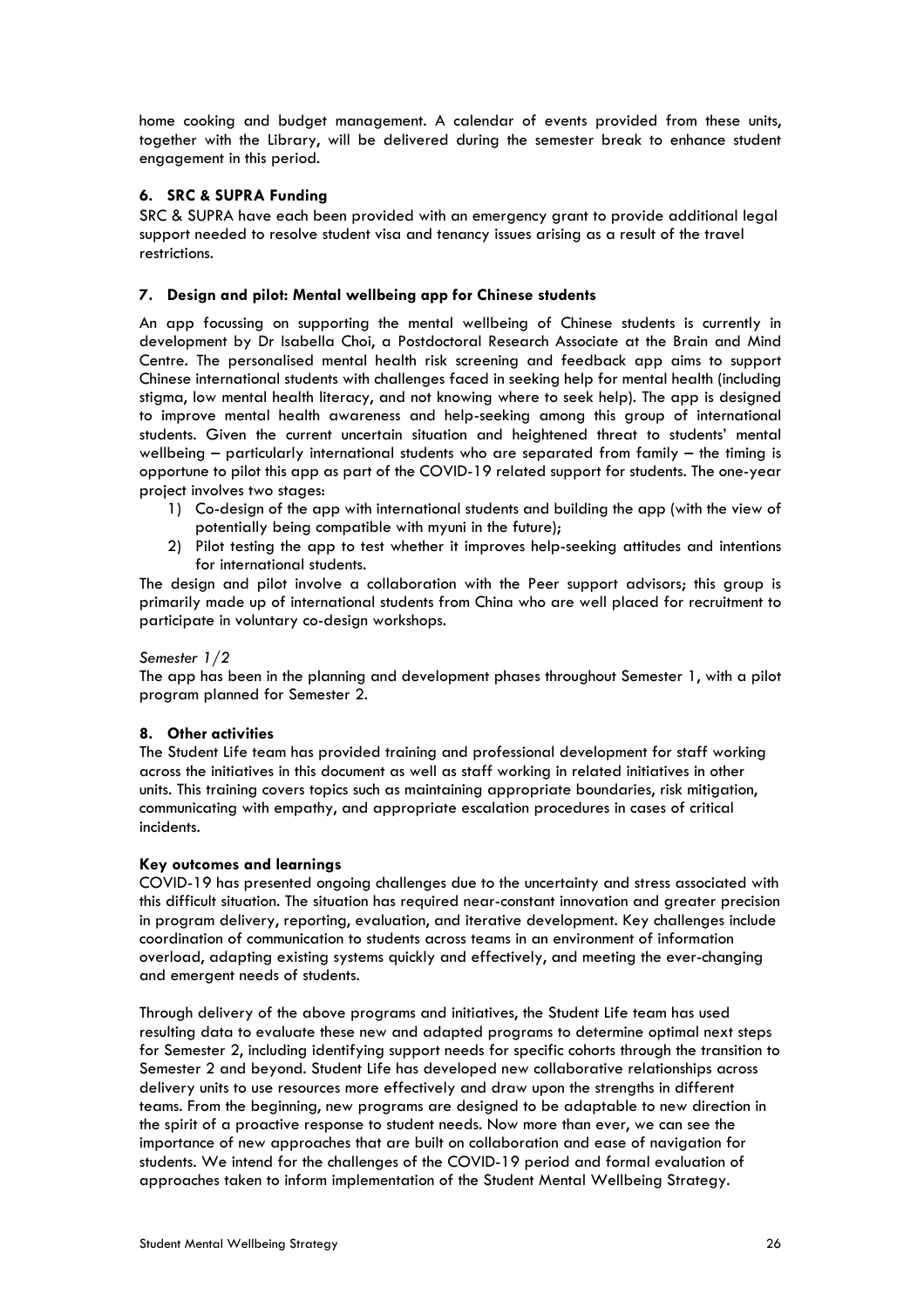### **Appendix 2 Implementation plan and priority activities**

### **Short-term (commencing and/or completed 2020)**

| <b>What (activities)</b>                                                                                                                                                                                                                                                           | How                                                                                                                                                                                                                                                                                                                                                                                                | Who                                                                           | Status/timing                             |
|------------------------------------------------------------------------------------------------------------------------------------------------------------------------------------------------------------------------------------------------------------------------------------|----------------------------------------------------------------------------------------------------------------------------------------------------------------------------------------------------------------------------------------------------------------------------------------------------------------------------------------------------------------------------------------------------|-------------------------------------------------------------------------------|-------------------------------------------|
| Project management<br>Establish the project<br>management and governance<br>infrastructure for the strategy<br>implementation (see Activities<br>6.1, 6.2                                                                                                                          | Develop a PMP, including<br>$\bullet$<br>risk management plan,<br>implementation plan,<br>dependencies, governance,<br>change management and<br>communications plans,<br>financial planning and<br>review process<br>Establish a steering<br>٠<br>committee and advisory<br>group consisting of experts<br>from internal research<br>centres and student support<br>staff                          | Program<br>Manager<br>(Student<br>Life)                                       | Complete by<br>end 2020                   |
| Student financial support<br>Further coordinate and<br>streamline access to financial<br>assistance based on need (see<br>Activity 1.6)                                                                                                                                            | Update bursary website with<br>$\bullet$<br>clearer criteria<br>$\bullet$<br>Set up protocol for<br>emergency financial<br>assistance<br>Review and streamline<br>existing reporting and<br>administrative processes                                                                                                                                                                               | <b>PVC</b><br>(Student<br>Life)                                               | Complete by<br>end of 2020                |
| Student engagement and mental<br>wellbeing literacy<br>Provide resources and<br>programs to build students'<br>knowledge and skills for mental<br>wellbeing, including peer-<br>facilitated programs (Activities<br>$1.16$ , $2.3$ , $3.1$ , $3.2$ , $3.3$ , $3.4$ ,<br>3.6)       | $\bullet$<br>Create partnerships with<br>student organisations and<br>support units to develop and<br>promote student<br>engagement opportunities<br>related to mental wellbeing<br>and health<br>Use learnings from COVID19<br>$\bullet$<br>to strategically deliver in f2f<br>and online modes<br>Continue to participate<br>actively in Mental Health<br>Month, R U OK? Day and<br>other events | <b>PVC</b><br>(Student<br>Life)                                               | In progress<br>Complete by<br>end of 2021 |
| Enhance the student transition<br>experience<br>Continue the work of designing<br>and implementing a whole-<br>university approach to<br>transition for undergraduate,<br>postgraduate and higher<br>degree by research (HDR)<br>students (Activities 1.9, 1.10,<br>1.14, 3.5, 3.9 | Piloted transition units for<br>$\bullet$<br>first year UG students<br>Commence pilot for PG/HDR<br>$\bullet$<br>Embed activities in all first-<br>$\bullet$<br>year education (coursework)<br>and research education<br>(HDR) programs that aim to<br>promote mental wellbeing<br>Identify further opportunities<br>for transition support across<br>the student journey                          | <b>PVC</b><br>(Educational<br>Innovation)<br>Student<br>Experience<br>Program | In progress<br>Complete by<br>end of 2021 |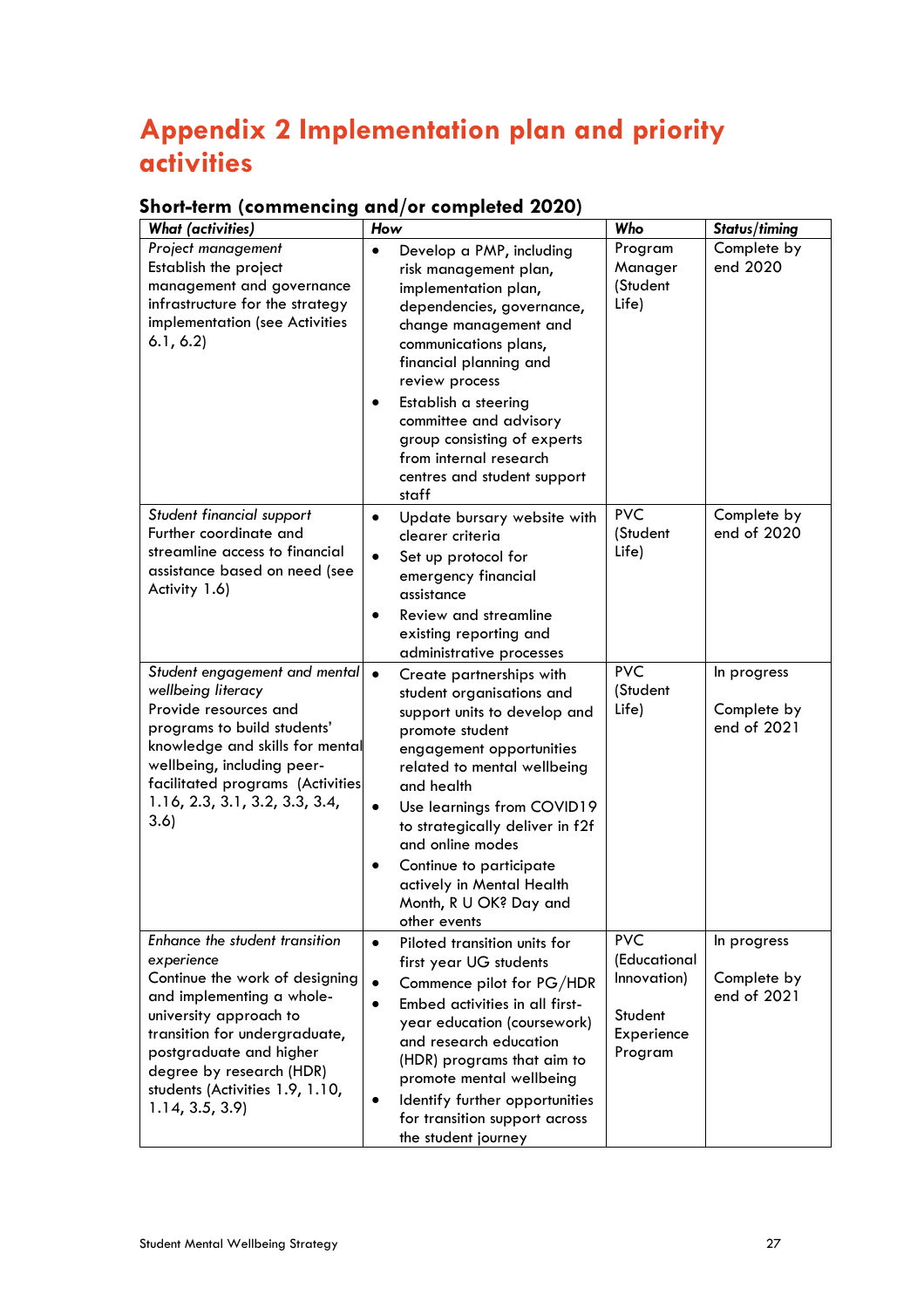| Implementation of operating<br>model (Health & Wellbeing)<br>Review and improve current<br>models and levels of service<br>provision at the University<br>counselling service (see<br>Activity 5.9)                                                                                                                                                                      | $\bullet$<br>Implement new operating<br>model (Health & Wellbeing),<br>including enabling<br>technology for appointment<br>booking and referral                                                                                                                                                                                                                                                | Student<br>Experience<br>Program                                                                  | In progress<br>Completed by<br>end 2021                                       |
|--------------------------------------------------------------------------------------------------------------------------------------------------------------------------------------------------------------------------------------------------------------------------------------------------------------------------------------------------------------------------|------------------------------------------------------------------------------------------------------------------------------------------------------------------------------------------------------------------------------------------------------------------------------------------------------------------------------------------------------------------------------------------------|---------------------------------------------------------------------------------------------------|-------------------------------------------------------------------------------|
| Promote co-curricular<br>activities for students<br>Promote opportunities for<br>student engagement in co-<br>curricular activities, including<br>social interaction, sport, and<br>other (see Activities 1.16,<br>1.17, 1.18, 2.2                                                                                                                                       | Strengthen partnerships with<br>$\bullet$<br>SUSF, USU, faculties and<br>schools to facilitate access<br>and support student<br>participation in clubs,<br>societies, and physical<br>activities                                                                                                                                                                                               | <b>PVC</b><br>(Student<br>Life)                                                                   | In progress<br>Completed by<br>end of 2022;<br>monitor<br>ongoing<br>progress |
| Policy development<br>Continue to undertake review<br>and development of policies<br>relevant to mental wellbeing<br>(see Activities 1.1, 1.2, 1.8,<br>5.2)                                                                                                                                                                                                              | Conduct audit of relevant<br>$\bullet$<br>policies, including special<br>consideration, progression,<br>communication to students,<br>and critical incidents<br>Undertake policy review and<br>٠<br>revision                                                                                                                                                                                   | Registrar<br>and<br>Academic<br><b>Director</b><br>(Education)<br><b>PVC</b><br>(Student<br>Life) | In progress<br>Complete by<br>end 2022                                        |
| Meet the needs of students<br>from diverse backgrounds<br>Ensure that the needs of<br>students from diverse<br>backgrounds and student<br>cohorts at higher risk are<br>addressed and incorporated<br>in evidence-based design<br>and implementation of<br>interventions and programs<br>(See Activities 2.1, 2.4, 3.8,<br>4.9, 5.7                                      | Consult with the advisory<br>$\bullet$<br>group on the needs of<br>students from diverse<br>backgrounds and at-risk<br>cohorts<br>Collaborate with WPO and<br>$\bullet$<br><b>Educational Innovation to</b><br>design, pilot and deliver a<br>suite of programs to support<br>participation of students<br>from low SES backgrounds<br>Identify and implement<br>$\bullet$<br>priority actions | <b>PVC</b><br>(Student<br>Life)                                                                   | Commencing<br>planning in<br>2020<br>Complete by<br>end of 2022               |
| Establish a centrally-<br>coordinated mentoring<br>program<br>Enhance and coordinate<br>support for existing peer<br>mentoring and peer-assisted<br>learning programs and<br>establish University-wide<br>peer mentoring and peer-<br>assisted learning programs<br>to support students from<br>diverse backgrounds<br>identified as being at risk<br>(see Activity 2.5) | Work with ICT to identify<br>$\bullet$<br>and pilot suitable peer<br>mentoring software platform<br>Create central administration<br>$\bullet$<br>structure for logistics<br>Integrate delivery in<br>$\bullet$<br>programs for specific cohorts<br>(e.g. Dalyell, students from<br>low SES backgrounds)                                                                                       | <b>PVC</b><br>(Student<br>Life)<br>Student<br>Experience<br>Program                               | **funding<br>contingent<br>Commencing<br>2020<br>Complete by<br>end 2022      |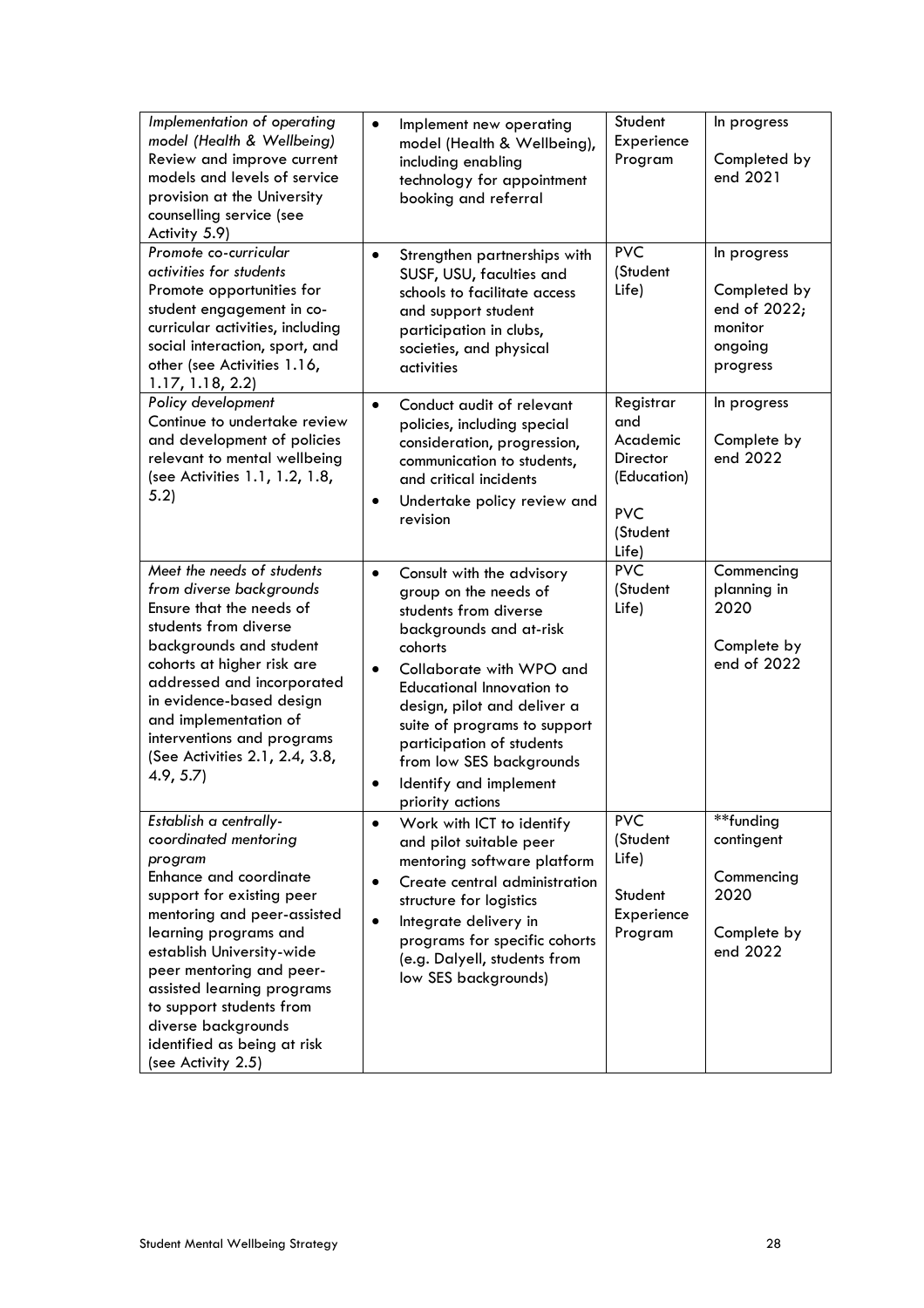### **Medium-term (completed end of 2022)**

| <b>What (activities)</b>                                                                                                                                                                                                                                                                                                                                                    | How                                                                                                                                                                                                                                                                                                                                                                                                                                                                   | Who                                                                                                                                 | Status/timing                                  |
|-----------------------------------------------------------------------------------------------------------------------------------------------------------------------------------------------------------------------------------------------------------------------------------------------------------------------------------------------------------------------------|-----------------------------------------------------------------------------------------------------------------------------------------------------------------------------------------------------------------------------------------------------------------------------------------------------------------------------------------------------------------------------------------------------------------------------------------------------------------------|-------------------------------------------------------------------------------------------------------------------------------------|------------------------------------------------|
| Design and implementation of e-<br>health technology<br>Establish formal partnership to<br>create an integrated e-health<br>system that provides relevant<br>resources and assists with<br>individual progress planning<br>(see Activities 4.1, 4.5)                                                                                                                        | $\bullet$<br>Co-design of an e-health<br>technology platform in<br>partnership with a third-<br>party provider                                                                                                                                                                                                                                                                                                                                                        | <b>PVC</b><br>(Student<br>Life)<br>Student<br>Experience<br>Program                                                                 | **funding<br>contingent<br>End of 2022         |
| Staff and student engagement<br>and mental wellbeing literacy<br><b>Build staff capability in</b><br>understanding their role in<br>student mental wellbeing and<br>appropriate referrals.<br>Establish a single 'source of<br>truth' for staff and students<br>and provide training on these<br>processes (see Activities 1.12,<br>1.13, 1.15, 4.4, 4.6, 4.8, 5.5,<br>5.6) | $\bullet$<br>Professional development to<br>build knowledge of mental<br>wellbeing and appropriate<br>referrals<br>Provision of Mental Health<br>$\bullet$<br>First Aid training to staff<br>and students, as relevant to<br>their roles<br>Development of clear<br>$\bullet$<br>protocols, procedures and<br>referrals<br><b>Expand peer-delivered</b><br>$\bullet$<br>mental wellbeing seminars<br>to provide information<br>about responding to peers<br>in crisis | <b>PVC</b><br>(Student<br>Life)                                                                                                     | **funding<br>contingent<br>End of 2022         |
| Support student wellbeing via<br>assessment and academic<br>progression<br>Review assessment and<br>academic progression<br>procedures to identify<br>opportunities to support the<br>wellbeing of students and<br>staff (see Activities 1.11, 3.7)                                                                                                                         | Evaluate opportunities to<br>$\bullet$<br>reduce stress via<br>adjustments to assessment<br>procedures and timeframes<br>Review approaches to<br>$\bullet$<br>academic progression and<br>support for students at risk                                                                                                                                                                                                                                                | <b>PVC</b><br>(Educational<br>Innovation)<br>Registrar &<br>Academic<br>Director<br>(Education)<br>Student<br>Experience<br>Program | Commencing<br>2021<br>Completed<br>end of 2022 |
| Lower-intensive online treatment<br>programs<br>Provide online mental wellbeing<br>support for students with mental<br>health difficulties who require<br>lower intensive treatment<br>programs (see Activities 4.3,<br>4.7)                                                                                                                                                | Identify appropriate<br>partners (internal and<br>external) and programs for<br>these students<br><b>Consult with the Matilda</b><br>$\bullet$<br>Centre via the advisory<br>group                                                                                                                                                                                                                                                                                    | <b>PVC</b><br>(Student<br>Life)                                                                                                     | Completed by<br>end of 2022                    |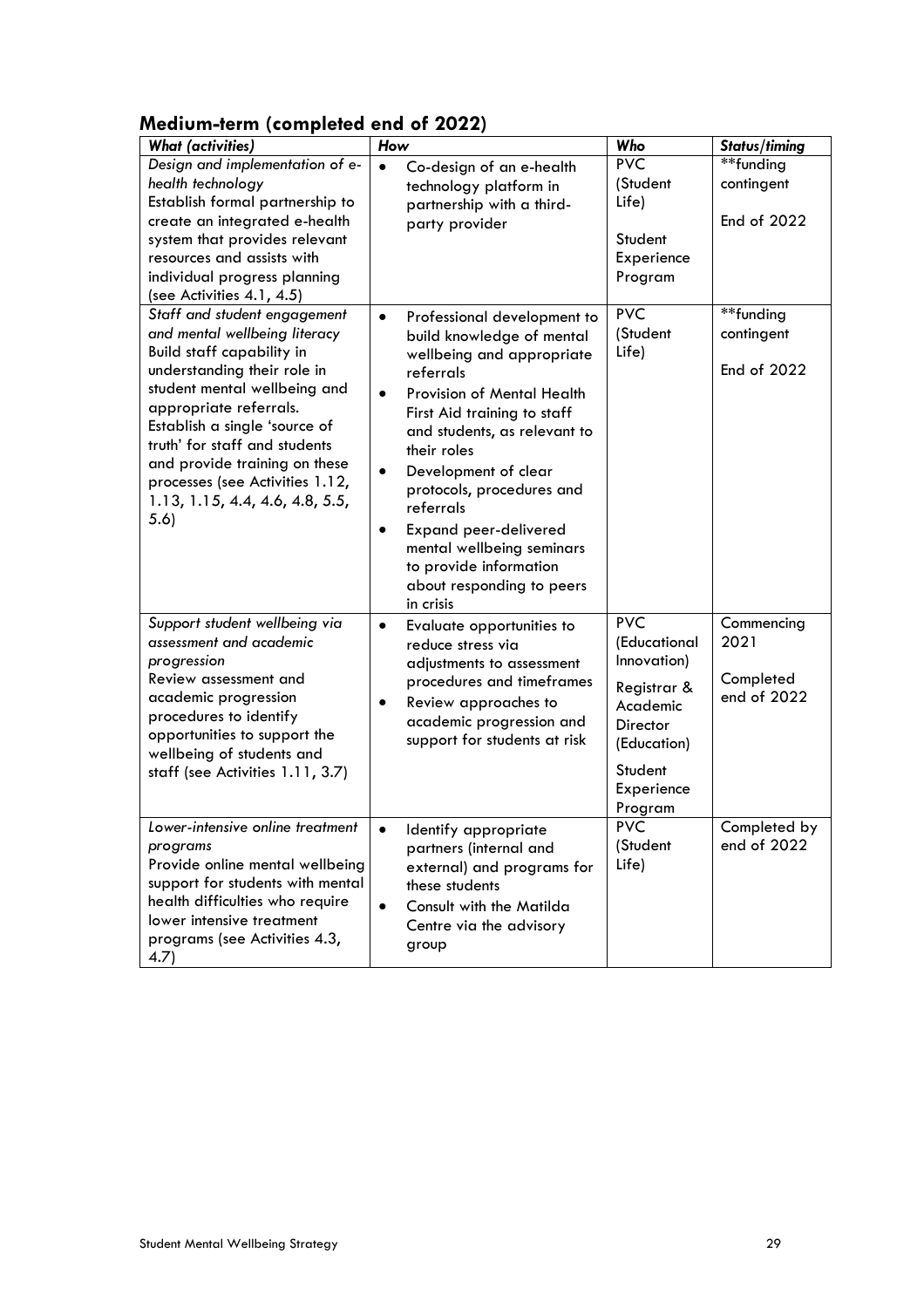### **Long-term (completed end of 2023 and beyond)**

| <b>What (activities)</b>                                                                                                                                                                                                                                                                                                                                                                                                                  | How                                                                                                                                                                                                                                                                               | Who                                                                                           | Status/timing                                                       |
|-------------------------------------------------------------------------------------------------------------------------------------------------------------------------------------------------------------------------------------------------------------------------------------------------------------------------------------------------------------------------------------------------------------------------------------------|-----------------------------------------------------------------------------------------------------------------------------------------------------------------------------------------------------------------------------------------------------------------------------------|-----------------------------------------------------------------------------------------------|---------------------------------------------------------------------|
| Support students via physical<br>space and infrastructure<br>Enhance student facilities to<br>ensure access to green space,<br>end-of-trip facilities, healthy<br>food options, collaborative<br>learning space. Ensure<br>accessibility for SWD. Provide<br>advice and options for safe<br>and affordable housing (see<br>Activities 1.5, 1.7, 2.6, 2.7)                                                                                 | $\bullet$<br>Complete walking tour and<br>audit of campus facilities<br>with the UI/COS St Exp<br><b>Working Group</b><br>Identify priority areas for<br>$\bullet$<br>upgrade<br>Allocate projects to relevant<br>$\bullet$<br>units                                              | PVC<br>(Student<br>Life)<br>UI/COS &<br>Student<br>Experience<br>Strategy<br>Working<br>Group | **funding<br>contingent<br>Completed in<br>phases by end<br>of 2023 |
| Provide first-response software<br>platform<br>Establish formal partnerships<br>with service providers to<br>provide immediate first<br>response for students with<br>safety concerns (see Activity<br>4.2)                                                                                                                                                                                                                               | $\bullet$<br>Review current provider<br>(Sonder) for international<br>students with Allianz as<br>health insurance provider<br>assess whether to scale up<br>$\bullet$<br>service provision to a larger<br>cohort                                                                 | <b>PVC</b><br>(Student<br>Life)<br>Student<br>Experience<br>Program                           | **funding<br>contingent<br>End of 2023                              |
| Implement an individual<br>progress plan approach<br>Support a successful individual<br>progress plan approach<br>through the design and<br>implementation of<br>organisational structures and<br>systems that allow for<br>streamlined access to the multi-<br>faceted mental wellbeing<br>activities, programs, support<br>services, policy and<br>procedures available within<br>the University ecosystem (see<br>Activities 5.1, 5.4) | $\bullet$<br>Develop a protocol for an<br>individual progress plan<br>approach, including<br>associated policy revisions;<br>consolidation of support in<br>the University ecosystem that<br>is visible to students and<br>staff; implementation of e-<br>health technology       | <b>PVC</b><br>(Student<br>Life)                                                               | Completed by<br>end of 2023                                         |
| Improve mental wellbeing<br>support on satellite and rural<br>campuses<br>Improve outreach support<br>programs for students located<br>on satellite and rural campuses<br>(see Activity 5.8)                                                                                                                                                                                                                                              | Analyse needs of students on<br>$\bullet$<br>satellite & rural campuses<br>with the advisory group;<br>identify and implement<br>priority projects                                                                                                                                | <b>PVC</b><br>(Student<br>Life)                                                               | End of 2023                                                         |
| Evaluate and develop activities in<br>the strategy<br>Undertake rigorous and<br>systematic evaluation of<br>interventions and services to<br>continuously guide the<br>formulation and<br>implementation of mental<br>wellbeing practices and                                                                                                                                                                                             | $\bullet$<br>With the advisory group,<br>establish evidence-informed<br>criteria to evaluate all<br>University mental wellbeing<br>programs, with a focus on<br>rigorous empirical design in<br>data collection, analysis and<br>dissemination of<br>epidemiological information. | <b>PVC</b><br>(Student<br>Life)                                                               | End of 2023<br>and beyond                                           |